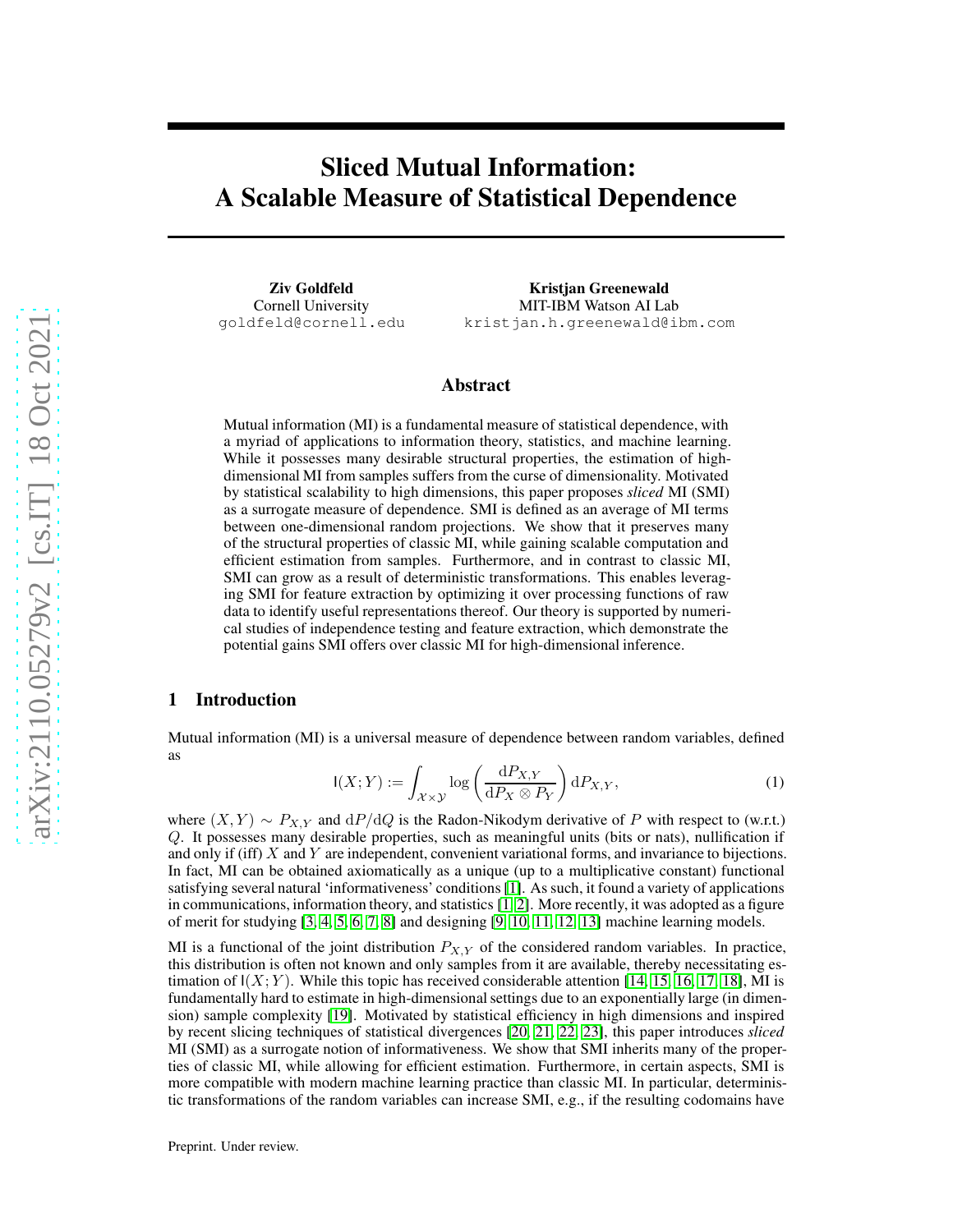more informative slices (in classic MI sense ). This enables using SMI as a figure of merit for feature extraction by identifying transformation (e.g., NN parameters) that maximize it.

#### 1.1 Contributions

SMI is defined as the average of MI terms between one-dimensional random projections. Namely, if  $\mathbb{S}^{d-1}$  denotes the d-dimensional sphere (whose surface area is designated by  $S_{d-1}$ ), we define

$$
\mathsf{SI}(X;Y) := \frac{1}{S_{d_x-1}S_{d_y-1}} \oint_{\mathbb{S}^{d_x-1}} \oint_{\mathbb{S}^{d_y-1}} \mathsf{I}(\theta^{\mathsf{T}} X; \phi^{\mathsf{T}} Y) \mathrm{d}\theta \mathrm{d}\phi. \tag{2}
$$

We may similarly define a max-sliced version by maximizing over projection directions, as opposed to averaging over them. Despite the projection of  $X$  and  $Y$  to a single dimension, SMI preserves many of the properties of MI. For instance, we show that SMI nullifies iff random variables are independent, it satisfies a chain rule, can be represented as a reduction in sliced entropy, admits a variational form, etc. Further, SMI between (jointly) Gaussian variables is tightly related to their canonical correlation coefficient [\[24\]](#page-12-0). This is in direct analogy to the relation between classic MI of Gaussian variables  $(X, Y)$  and their correlation coefficient, where  $I(X; Y) = -\frac{1}{2} \log (1 - \rho^2(X, Y)).$ 

SMI is well-positioned for statistical estimation in high-dimensional setups, where one estimates  $\mathsf{SI}(X;Y)$  from *n* i.i.d. samples of  $P_{X,Y}$ . While the error of standard MI (or entropy) estimates, e.g., those in [\[16,](#page-11-12) [25,](#page-12-1) [26\]](#page-12-2), scales as  $n^{-1/d}$  when d is large, the same estimators admit statistical efficiency when  $d = 1, 2$ , converging at (near) parametric rates. Combining such estimators with Monte-Carlo (MC) sampling to approximate the integral over the unit sphere, we prove that the overall error scales (up to log factors) as  $m^{-1/2} + n^{-1/2}$ , where m is the number of MC samples and n is the size of the high-dimensional dataset. We validate our theory on synthetic experiments, demonstrating that SMI is a scalable alternative to classic MI when dealing with high-dimensional data.

A notable contrast between classic and sliced MI involves the data processing inequality (DPI). Classic MI cannot grow as a result of processing the involved variables, namely,  $I(X;Y) \geq I(f(X);Y)$ for any deterministic function f. This is since MI encodes arbitrarily fine details about  $(X, Y)$  as variables in the ambient space, and transforming them cannot reveal anything that was not already there. SMI, on the other hand, only considers one-dimensional projections of  $X$  and  $Y$ , some of which can be more correlated than others. Consequently, SMI can grow as a result of deterministic transformations, i.e.,  $SI(X;Y) < SI(f(X);Y)$  is possible if *projections* of  $f(X)$  are more informative about *projections* of Y than those of X itself. We show theoretically and demonstrate empirically that SMI is increased by projecting the data on more informative directions, highlighting its compatibility with feature extraction tasks.

## 2 Preliminaries and Background

We take  $P(\mathbb{R}^d)$  as the class of all Borel probability measures on  $\mathbb{R}^d$ . Elements of  $P(\mathbb{R}^d)$  are denoted by uppercase letters, with subscripts to indicate the associated random variables, e.g.,  $P_X$  or  $P_{X,Y}$ . The support of  $P_X$  is supp $(P_X)$ . Our focus throughout is on absolutely continuous random variables; we use lowercase letters, such as  $p_X$  or  $p_{X,Y}$ , to denote probability density functions (PDFs). For a function  $f: \mathbb{R}^d \to \mathbb{R}^{d'}$  and a distribution  $P_X \in \mathcal{P}(\mathbb{R}^d)$ , we write  $f_\sharp P_X$  for the pushforward measure of  $P_X$  through f, i.e.,  $f_\sharp P_X(A) = P_X(f^{-1}(A))$ . The  $L^p(\mathbb{R}^d)$  norm of f is denoted by  $||f||_{p,d}$ . The d-dimensional unit sphere is  $\mathbb{S}^{d-1}$ , and its surface area is  $S_{d-1} = 2\pi^{d/2} / \Gamma(d/2)$ , with Γ as the gamma function. We also define slicing along θ as  $\pi^{\theta}(x) := \theta^{\intercal} x$ .

Mutual information and entropy. Information measures, such as MI and entropy, are ubiquitous in information theory and machine learning. MI is defined in [\(1\)](#page-0-0) and can be equivalently written in terms of the Kullback-Leibler (KL) divergence as  $I(X;Y) := D_{\text{KL}}(P_{X,Y} || P_X \otimes P_Y)$ .  $I(X;Y)$  thus quantifies how far, in the KL sense,  $(X, Y) \sim P_{X,Y}$  are from being independent. The differential entropy of a continuous random variable X with density  $p_X$  is  $H(X) := -\mathbb{E} \big[ \log (p_X(X)) \big]$ , quantifying a notion of uncertainty associated with X. For a pair  $(X, Y) \sim P_{X,Y}$ , the conditional entropy of X given Y is  $H(X|Y) := \int_Y H(X|Y = y) dP_Y(y)$ , where  $H(X|Y = y)$  is computed w.r.t.  $P_{X|Y=y}$ . Conditional MI is similarly defined as  $I(X;Y|Z) := \int_{\mathcal{Z}} I(X;Y|Z = z) dP_Z(z)$ . With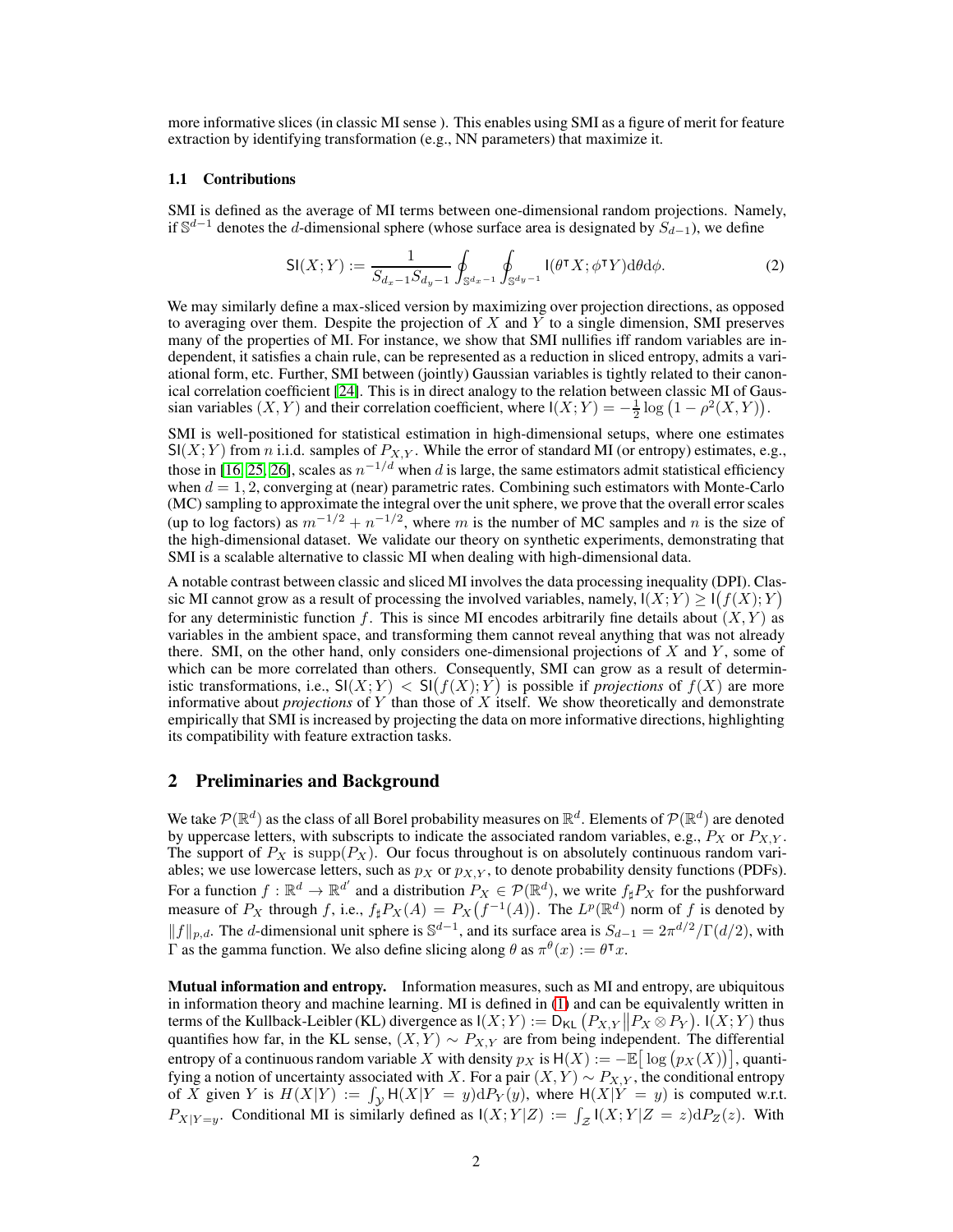these definitions, one can represent MI as<sup>[1](#page-2-0)</sup>  $I(X;Y) = H(X) - H(X|Y) = H(Y) - H(Y|X)$ , thus interpreting MI as the reduction in the uncertainty regarding one variable as a result of observing the other. Another useful decomposition is the MI chain rule  $I(X, Y; Z) = I(X; Z) + I(Y; Z|X)$ .

**Data processing inequality.** The DPI states that  $I(X;Y) \geq I(X;Z)$ , if  $X \leftrightarrow Y \leftrightarrow Z$  forms a Markov chain. This inequality is a cornerstone for many information theoretic derivations and is natural when there are no computational restrictions on the model. However, given a restricted computational budget, processing the input may aid inference. Deep neural network classifiers are an excellent example: they generate a hierarchy of processed representations of the input that are increasingly useful (although not more informative in the Shannon MI sense) for inferring the label. The incompatibility between the DPI and deep learning practice was previously observed in [\[27\]](#page-12-3), motivating their definition of a computationally restricted MI variant that can be grow from processing. As we show in Section [3.2,](#page-6-0) SMI also shares this property.

## 3 Sliced Mutual Information

Our goal is to define a surrogate notion of MI that is more scalable for computation and estimation from samples in high dimensions. We propose SMI as defined next.

<span id="page-2-2"></span>**Definition 1** (Sliced MI). *Fix*  $(X, Y) \sim P_{X,Y} \in \mathcal{P}(\mathbb{R}^{d_x} \times \mathbb{R}^{d_y})$ . Let  $\Theta \sim \text{Unif}(\mathbb{S}^{d_x-1})$  and  $\Phi$  ∼ Unif( $\mathbb{S}^{d_y-1}$ ) *be independent of each other and of*  $(X, Y)$ *. The SMI between* X *and* Y *is* 

$$
\mathsf{SI}(X;Y) := \mathsf{I}(\Theta^{\mathsf{T}} X; \Phi^{\mathsf{T}} Y | \Theta, \Phi) = \frac{1}{S_{d_x - 1} S_{d_y - 1}} \oint_{\mathbb{S}^{d_x - 1}} \oint_{\mathbb{S}^{d_y - 1}} \mathsf{I}(\theta^{\mathsf{T}} X; \phi^{\mathsf{T}} Y) \mathrm{d}\theta \mathrm{d}\phi. \tag{3}
$$

In words, the SMI between two high-dimensional variables is defined as an average of MI terms between their one-dimensional projections. By the DPI,  $\mathsf{S} I(X; Y) \leq I(X; Y)$  so we inherently introduce information loss. Nevertheless, we will show that SMI inherits key properties of MI such as discrimination between dependence and independence, chain rule, entropy decomposition, etc.

**Remark 1** (One-dimensional variables). *If*  $d_x = 1$  *then*  $\mathbb{S}^0 = {\pm 1}$  *and we have*  $\mathsf{SI}(X;Y) = \mathsf{I}(\mathbb{S}^0)$  $I(X; \Phi^{\dagger}Y | \Phi)$ *, which follows by invariance of MI to bijections and the independence of*  $(X, Y, \Phi)$ and  $\Theta$ *. Similarly, when*  $d_x = d_y = 1$  *we have*  $\mathsf{SI}(X;Y) = \mathsf{I}(X;Y)$ *.* 

Remark 2 (Single projection direction). *When slicing statistical divergences, like the Wasserstein distance [\[20\]](#page-11-16), one typically considers a single slicing direction. Namely, given that* X *and* Y *are of the same dimension* <sup>d</sup>*, they are both projected onto the same* <sup>θ</sup> <sup>∈</sup> <sup>S</sup> <sup>d</sup>−<sup>1</sup> *and the distances between* θ <sup>⊺</sup>X *and* θ <sup>⊺</sup>Y *are then averaged over the unit sphere. While this approach is possible also in the context of SMI, we chose to define it using two slicing directions,*  $\theta$  *and*  $\phi$ *, for several reasons:* 

- *1. this definition is invariant to rotations of the spaces in which* X *and* Y *take values—with a single direction, rotating either space would change the SMI, seemingly an undesirable property for an information measure;*
- *2. it gives rise to a crucial property of SMI, that*  $SI(X;Y) = 0 \iff X$  *and* Y *are independent (see Proposition [1\)](#page-3-0), which does not hold with a single slicing direction;*[2](#page-2-1)
- *3. it fares naturally with variables of different dimensions (although one can use zero padding to circumvent this issue in the single-direction version); and*
- *4. it is inspired by the canonical correlation coefficient [\[24\]](#page-12-0), that also uses two projection directions.*

To later establish a chain rule and entropy-based decompositions, we define SMI between more than two random variables, conditional SMI, and sliced entropy.

<span id="page-2-0"></span><sup>&</sup>lt;sup>1</sup>Assuming that the appropriate PDFs exist.

<span id="page-2-1"></span><sup>&</sup>lt;sup>2</sup>Indeed, let  $X_1, X_2 \sim \mathcal{N}(0, 1)$  be independent, set  $X = (X_1, X_2)^\intercal$  and  $Y = (X_2, -X_1)^\intercal$ . As 2dimensional vectors, X and Y are dependent, but one readily verifies that  $cov(\theta^T X, \theta^T Y) = 0$ , for any  $\theta \in \mathbb{S}^1$ . This implies independence of  $\theta^{\dagger} X$  and  $\theta^{\dagger} Y$ , hence the single slicing direction SMI would nullify in this case.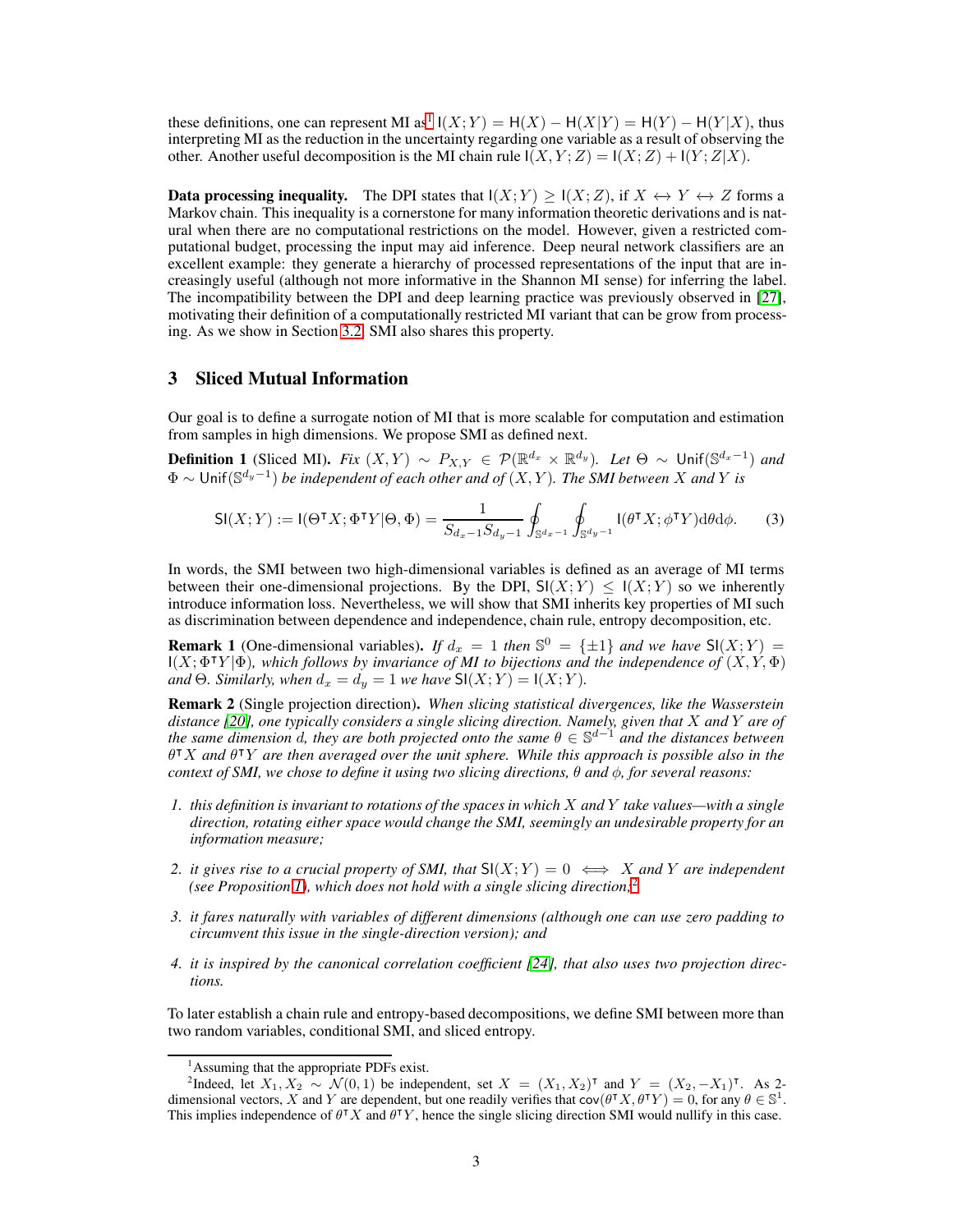<span id="page-3-8"></span>**Definition 2** (Joint and conditional SMI). Let  $(X, Y, Z) \sim P_{X, Y, Z} \in \mathcal{P}(\mathbb{R}^{d_x} \times \mathbb{R}^{d_y} \times \mathbb{R}^{d_z})$  and *take*  $\Theta \sim \text{Unif}(\mathbb{S}^{d_x-1})$ ,  $\Phi \sim \text{Unif}(\mathbb{S}^{d_y-1})$ , and  $\Psi \sim \text{Unif}(\mathbb{S}^{d_z-1})$  *mutually independent. The SMI between*  $(X, Y)$  *and*  $\overline{Z}$  *is defined as* 

<span id="page-3-1"></span>
$$
\mathsf{SI}(X,Y;Z) := \mathsf{I}(\Theta^\intercal X, \Phi^\intercal Y; \Psi^\intercal Z | \Theta, \Phi, \Psi). \tag{4a}
$$

*The conditional SMI between* X *and* Y *given* Z *is*

$$
\mathsf{SI}(X;Y|Z) := \mathsf{I}(\Theta^{\mathsf{T}} X; \Phi^{\mathsf{T}} Y | \Theta, \Phi, \Psi, \Psi^{\mathsf{T}} Z). \tag{4b}
$$

The expression in [\(4a\)](#page-3-1) extends Definition [1.](#page-2-2) Conditional SMI is the sliced information given access to another projected random variable along with its projection direction. Accordingly, conditional SMI is in the spirit of the original definition of  $S(X; Y)$ , incorporating only projected data without introducing additional uncertainty about the direction.

Remark 3 (Extensions). *Joint and conditional SMI have natural multivariate extensions. For*  $\text{example, } \mathsf{SI}(X_1,\ldots,X_n;Y_1,\ldots,Y_m) := \mathsf{I}(\Theta_1^{\mathsf{T}}X_1,\ldots,\Theta_n^{\mathsf{T}}X_n;\Phi_1^{\mathsf{T}}Y_1,\ldots,\Phi_m^{\mathsf{T}}Y_m|\Theta,\Phi)$ , where  $\Theta = (\Theta_1 \dots \Theta_n)$  and  $\Phi = (\Phi_1 \dots \Phi_m)$ . The extension of conditional SMI is similar.

**Definition 3** (Sliced entropy). Let  $(X, Y) \sim P_{X,Y} \in \mathcal{P}(\mathbb{R}^{d_x} \times \mathbb{R}^{d_y})$  and take  $\Theta \sim \text{Unif}(\mathbb{S}^{d_x-1})$  $\mathcal{A}$  and  $\Phi \sim \text{Unif}(\mathbb{S}^{d_y-1})$  *to be independent. The sliced entropy of* X *is*  $\text{SH}(X) := \text{H}(\Theta^\intercal X | \Theta)$ *, while the conditional sliced entropy of* X *given* Y *is*  $SH(X|Y) := H(\Theta^{\intercal} X | \Theta, \Phi, \Phi^{\intercal} Y)$ *.* 

Sliced entropy is interpreted as the average uncertainty in one-dimensional projections of the considered random variable. Conditional sliced entropy is the remaining uncertainty when a projected version and the projection direction of another random variable is revealed.

The following proposition shows that SMI retains many of the properties of classic MI.

<span id="page-3-3"></span><span id="page-3-0"></span>Proposition 1 (SMI properties). *The following properties hold:*

- <span id="page-3-4"></span>*1. Non-negativity:*  $\mathsf{SI}(X;Y) \geq 0$  *with equality iff* X *and* Y *are independent.*
- 2. *Bounds:*  $\inf_{\theta \in \mathbb{S}^{d_x-1}}$  $\theta \in \mathbb{S}^{d_x-1} \mathsf{I}(\theta^{\intercal} X; \phi^{\intercal} Y) \leq \mathsf{SI}(X;Y) \leq \sup_{\phi \in \mathbb{S}^{d_y-1}} \phi \in \mathbb{S}^{d_y-1}$  $\theta \in \mathbb{S}^{d_x - 1}$   $\left(\theta^{\intercal} X; \phi^{\intercal} Y\right) \leq \mathsf{I}(X; Y)$ .<br>  $\phi \in \mathbb{S}^{d_y - 1}$
- <span id="page-3-5"></span>3. **KL divergence:** We have  $\mathsf{SI}(X;Y) = \mathbb{E}_{\Theta,\Phi} \Big[ \mathsf{D}_{\mathsf{KL}} \big( (\pi^{\Theta}, \pi^{\Phi})_{\sharp} P_{X,Y} \big\| \pi^{\Theta}_{\sharp} P_X \otimes \pi^{\Phi}_{\sharp} P_Y \big) \Big].$
- <span id="page-3-6"></span>4. *Chain rule: For any random variables*  $X_1, \ldots, X_n, Y, Z$ , we have the decomposi*tion*  $SI(X_1, \ldots, X_n; Y) = SI(X_1; Y) + \sum_{i=2}^{n} SI(X_i; Y | X_1, \ldots, X_{i-1})$ *. In particular,*  $SI(X, Y; Z) = SI(X; Z) + SI(Y; Z|X)$ .
- <span id="page-3-7"></span>*5. Tensorization: Suppose that* (X1, Y1), . . . ,(Xn, Yn) *are mutually independent. Then*  $SI(X_1, \ldots, X_n; Y_1, \ldots, Y_n) = \sum_{i=1}^{n} SI(X_i; Y_i).$

The proof of Proposition [1](#page-3-0) is given in Appendix [A.1.](#page-12-4)

Remark 4 (SMI versus MI). *Proposition [1](#page-3-0) shows that SMI inherits many of the favorable properties of classic MI. Nevertheless, we stress that SMI is posed as a new measure of dependence that (although closely related) is different from MI. In particular, the gap between MI and SMI may not be bounded.*[3](#page-3-2) *SMI thus should not be treated as a proxy of MI, but rather as an alternative figure of merit. The premise of the SMI framework is that its meaningful structure does not translate into computational or statistical inefficiency. Indeed, Section [3.1](#page-4-0) shows that SMI can be efficiently estimated with parametric rate (up to logarithmic factors).*

Similarly to MI, the sliced version simplifies when the variables are jointly Gaussian.

**Example 1** (Gaussian SMI). *If*  $X \sim \mathcal{N}(0, \Sigma_X)$  *and*  $Y \sim \mathcal{N}(0, \Sigma_Y)$  *are jointly Gaussian with cross-covariance*  $\Sigma_{XY}$ *, then* 

$$
\mathsf{SI}(X;Y) = \frac{1}{2S^{d_x - 1}S^{d_y - 1}} \oint_{\mathbb{S}^{d_x - 1}} \oint_{\mathbb{S}^{d_y - 1}} \log \left( \frac{1}{1 - \rho^2(\theta^{\intercal} X, \phi^{\intercal} Y)} \right) d\theta d\phi,
$$

<span id="page-3-2"></span><sup>&</sup>lt;sup>3</sup>See the Example from the beginning of Section [3.2](#page-6-0) and note that under that setup, for any  $0 < a < \infty$ , we have  $I(g_a(X); Y) = \infty$  while  $\mathsf{SI}(g_a(X); Y)$  is finite.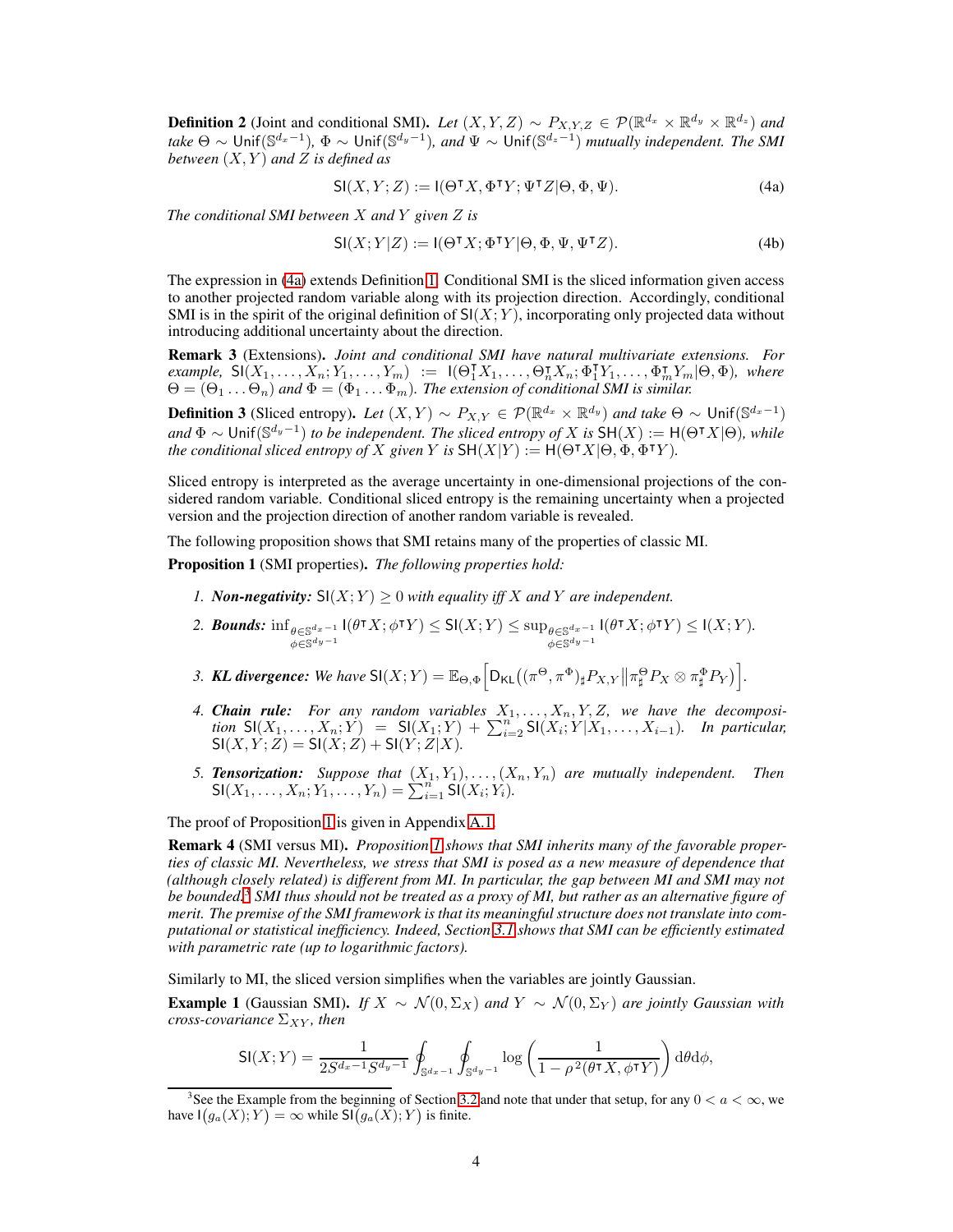where  $\rho(\theta^{\intercal} X, \phi^{\intercal} Y) := \frac{\theta^{\intercal} \Sigma_{X,Y} \phi}{(\theta^{\intercal} \Sigma_{Y}, \theta \phi^{\intercal} \Sigma_{Y}, \phi^{\intercal} \psi)}$  $\frac{\theta^1 \sum_{X,Y} \phi}{(\theta^T \sum_X \theta \phi^T \sum_Y \phi)^{1/2}}$  *is the correlation coefficient of*  $\theta^T X$  *and*  $\phi^T Y$ *. Denoting by*  $\rho_{\mathsf{CCA}}(X, Y) := \sup_{(\theta, \phi) \in \mathbb{S}^{d_x-1} \times \mathbb{S}^{d_y-1}} \rho(\theta^{\mathsf{T}} X, \phi^{\mathsf{T}} Y)$  *the canonical correlation coefficient, we get*  $\mathsf{SI}(X;Y) \leq -0.5 \log (1 - \rho_{\mathsf{CCA}}^2(X,Y)).$ 

The Gaussian distribution is also special for sliced entropy, where, as for classic entropy, it maximizes  $SH(X)$  under a fixed (mean and) covariance constraint.

<span id="page-4-4"></span>**Proposition 2** (Gaussian maximizes sliced entropy). Let  $\mathcal{P}_1(\mu, \Sigma) := \{ P \in \mathcal{P}(\mathbb{R}^d) : \text{supp}(P) =$  $\mathbb{R}^d$ ,  $\mathbb{E}_P[X] = \mu$ ,  $\mathbb{E}[(X - \mu)(X - \mu)^{\intercal}] = \Sigma$ . Then  $\arg \max_{P \in \mathcal{P}_1(\mu, \Sigma)} \mathsf{SH}(P) = \mathcal{N}(\mu, \Sigma)$ , i.e., *the normal distribution maximizes sliced entropy inside*  $\mathcal{P}_1(\mu, \Sigma)$ *.* 

The proposition is proven in Appendix [A.2,](#page-13-0) where two additional max-entropy claims are established. Specifically, we show that (i) the uniform distribution on the sphere maximizes sliced entropy over measures supported inside a ball; and (ii) the symmetric multivariate Laplace distribution [\[28\]](#page-12-5) is the maximizer subject to mean constraints on the  $d$ -dimensional variable and its projections.

Lastly, SMI admits a variational form in the spirit of the Donsker-Varadhan representation of MI.

<span id="page-4-3"></span>**Proposition 3** (Variational form). Let  $\Theta \sim$  Unif $(\mathbb{S}^{d_x-1})$ ,  $\Phi \sim$  Unif $(\mathbb{S}^{d_y-1})$  be independent of each *other and of*  $(X, Y) \sim P_{X,Y} \in \mathcal{P}(\mathbb{R}^{d_x} \times \mathbb{R}^{d_y})$ , and set  $(\tilde{X}, \tilde{Y}) \sim P_X \otimes P_Y$ . We have

$$
\mathsf{SI}(X;Y) = \sup_{g: \, \mathbb{S}^{d_x-1} \times \mathbb{S}^{d_y-1} \times \mathbb{R}^2 \to \mathbb{R}} \mathbb{E}\big[ g(\Theta,\Phi,\Theta^\intercal X,\Phi^\intercal Y) \big] - \log \left( \mathbb{E}\left[ e^{g(\Theta,\Phi,\Theta^\intercal \tilde X,\Phi^\intercal \tilde Y)} \right] \right),
$$

*where the supremum is over all measurable functions for which both expectations are finite.*

This representation is leveraged in Section [4.3](#page-8-0) to implement a feature extractor based on SMI neural estimation. The proof is found in Appendix [A.3.](#page-16-0)

#### <span id="page-4-0"></span>3.1 Estimation

A main virtue of SMI is that its estimation from samples is much easier than classic MI. One may combine any MI estimator between scalar variables with an MC integrator to estimate SMI between high-dimensional variables without suffering from the curse of dimensionality. This gain is expected as SMI is defined as an average of low dimensional MI terms.

<span id="page-4-2"></span>For  $P_{A,B} \in \mathcal{P}(\mathbb{R} \times \mathbb{R})$ , let  $(A_1, B_1), \ldots, (A_n, B_n)$  be pairwise i.i.d. from  $P_{A,B}$ . Consider an MI estimator  $\hat{\mathbf{I}}: \mathcal{A}^n \times \mathcal{B}^n \to \mathbb{R}_{\geq 0}$  that attains  $\delta(n)$  absolute error uniformly over a class  $\mathcal F$  of distributions:

<span id="page-4-1"></span>
$$
\sup_{P_{A,B}\in\mathcal{F}}\mathbb{E}\left[\left|\hat{\mathsf{I}}(A^{n},B^{n})-\mathsf{I}(A;B)\right|\right]\leq\delta(n). \tag{5}
$$

We use  $\hat{I}$  to construct an estimator of SMI. Given high-dimensional pairwise i.i.d. samples  $(X_1, Y_1), \ldots, (X_n, Y_n)$  from  $P_{X,Y} \in \mathcal{P}(\mathbb{R}^{d_x} \times \mathbb{R}^{d_y})$ , first note that  $(\theta^{\intercal} X_i, \phi^{\intercal} Y_i)$ , for  $\theta \in \mathbb{S}^{d_x-1}$ and  $\phi \in \mathbb{S}^{d_y-1}$ , is distributed according to  $(\pi^{\theta}, \pi^{\phi})_{\sharp} P_{X,Y}$ . Thus, we can convert  $\{(X_i, Y_i)\}_{i=1}^n$  into pairwise i.i.d. samples of the projected variables. Let  $\Theta_1, \dots, \Theta_m$  and  $\Phi_1, \dots, \Phi_m$  be i.i.d. ac cording to Unif $(\mathbb{S}^{d_x-1})$  and Unif $(\mathbb{S}^{d_y-1})$ , respectively, set  $(\Theta_j^{\intercal}X)^n := (\Theta_j^{\intercal}X_1, \ldots, \Theta_j^{\intercal}X_n)$  for  $j = 1, \ldots, m$ , and similarly define  $(\Phi_j^{\mathsf{T}} Y)^n$ . We consider the following SMI estimator:

$$
\widehat{\mathsf{Sl}}_{n,m} = \widehat{\mathsf{Sl}}_{n,m}(X^n, Y^n, \Theta^m, \Phi^m) := \frac{1}{m} \sum_{i=1}^m \widehat{\mathsf{I}}((\Theta_i^{\mathsf{T}} X)^n, (\Phi_i^{\mathsf{T}} Y)^n).
$$
 (6)

Pseudocode and computational complexity for  $\widehat{\mathsf{Sl}}_{n,m}$  can be found in Appendix [B.](#page-20-0)

#### 3.1.1 Non-asymptotic performance guarantees

We now present convergence guarantees for the estimator [\(6\)](#page-4-1) over the following class of distributions:

$$
\mathcal{F}_{d_x,d_y}(M) := \left\{ P_{X,Y} \in \mathcal{P}(\mathbb{R}^{d_x} \times \mathbb{R}^{d_y}) : \begin{array}{l} \sup_{(\theta,\phi) \in \mathbb{S}^{d_x-1} \times \mathbb{S}^{d_y-1}} \mathsf{I}(\theta^{\mathsf{T}} X; \phi^{\mathsf{T}} Y) \leq M, \\ (\pi^{\theta}, \pi^{\phi})_{\sharp} P_{X,Y} \in \mathcal{F}, \forall (\theta,\phi) \in \mathbb{S}^{d_x-1} \times \mathbb{S}^{d_y-1} \end{array} \right\},
$$

i.e., the class of all  $P_{X,Y}$  with bounded MI and projections that belong to the class  $\mathcal F$  from [\(5\)](#page-4-2).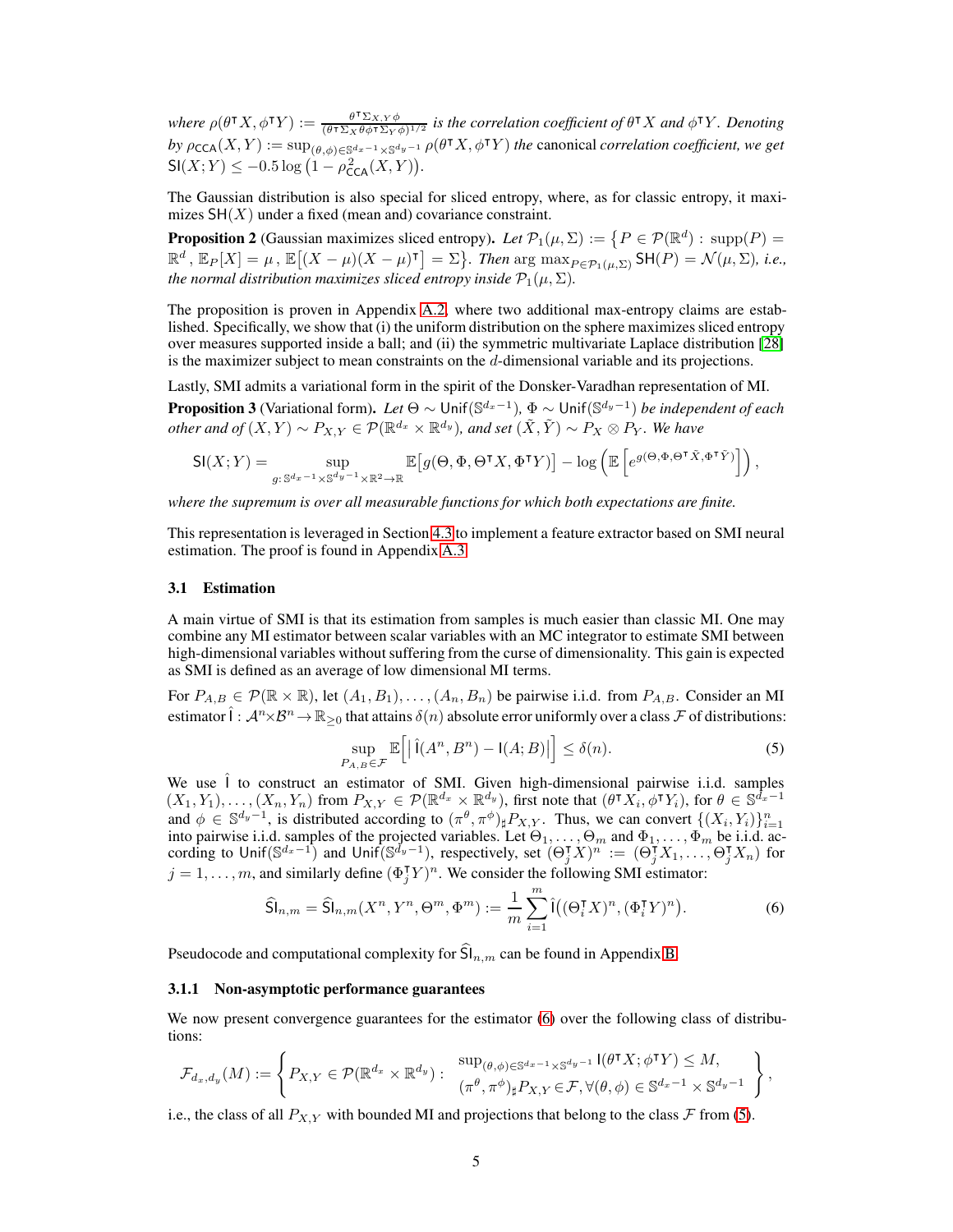<span id="page-5-0"></span>**Theorem 1** (Convergence rate). *The following uniform error bound over*  $\mathcal{F}_{d_x,d_y}(M)$  *holds:* 

<span id="page-5-1"></span>
$$
\sup_{P_{X,Y}\in\mathcal{F}_{d_x,d_y}(M)}\mathbb{E}\Big[\big|\mathsf{SI}(X;Y)-\widehat{\mathsf{SI}}_{n,m}\big|\Big]\leq \frac{M}{2\sqrt{m}}+\delta(n). \tag{7}
$$

See Appendix [A.4](#page-17-0) for the proof.

Remark 5 (Instance-dependent bound). *An inspection of the proof of Theorem [1](#page-5-0) reveals that* [\(7\)](#page-5-1) *can be converted into the instance-dependent bound*

$$
\mathbb{E}\big[\vert \mathsf{SI}(X;Y) - \widehat{\mathsf{SI}}_{n,m}\vert\big] \leq \frac{1}{2} \sup_{(\theta,\phi)\in\mathbb{S}^{d_x-1}\times\mathbb{S}^{d_y-1}} \mathsf{I}(\theta^{\mathsf{T}} X;\phi^{\mathsf{T}} Y)\,m^{-1/2} + \delta(n),
$$

*so long that*  $P_{X,Y} \in \mathcal{F}_{d_x,d_y}(M)$  *for some*  $M$ *.* 

Theorem [1](#page-5-0) applies to classes of distribution with uniformly bounded per-slice MI. Since this boundedness may be hard to verify in practice, we present a primitive sufficient condition for [\(7\)](#page-5-1) to hold. Specifically, when  $P_{X,Y}$  is log-concave and symmetric, it is enough to require that the canonical correlation coefficient of  $(X, Y)$  is bounded. Recall that a probability measure  $P \in \mathcal{P}(\mathbb{R}^d)$  is called log-concave if for any compact Borel sets A and B and  $0 < \lambda < 1$ , we have  $P(\lambda A + (1 - \lambda)B) \ge P(A)^{\lambda} P(B)^{1 - \lambda}$ . Let

$$
\mathcal{F}_{d_x,d_y}^{(\mathsf{LC})}(M) := \big\{ P_{X,Y} \in \mathcal{P}(\mathbb{R}^{d_x} \times \mathbb{R}^{d_y}) : \ P_{X,Y} \text{ is symmetric and log-concave, } \rho_{\mathsf{CCA}}^2(X,Y) \le M \big\}.
$$

The following error bound is proved in Appendix [A.5.](#page-17-1)

<span id="page-5-3"></span>Corollary 1 (Convergence for log-concave class). *The following uniform error bound over*  $\mathcal{F}_{d_x,d}^{(\mathsf{LC})}$  $d_{x,dy}^{(LC)}(M)$  *holds:* 

$$
\sup_{P_{X,Y}\in\mathcal{F}_{d_x,d_y}^{(\text{LC})}(M)} \mathbb{E}\Big[|\mathsf{SI}(X;Y)-\widehat{\mathsf{Sl}}_{n,m}|\Big] \le \left(\frac{1}{2}\log\left(\frac{\pi^2}{8}\frac{1}{1-M}\right)\frac{1}{m}\right)^{-1/2} + \delta(n). \tag{8}
$$

## 3.1.2 End-to-end SMI estimation guarantees over Lipschitz balls

To provide a concrete SMI estimator with guarantees, we instantiate the low-dimensional MI estimate via the entropy estimator from [\[26\]](#page-12-2) for densities in the generalized Lipschitz class.

<span id="page-5-4"></span>**Definition 4** (Generalized Lipschitz class). *For*  $d \in \mathbb{N}$ ,  $p \in [2, \infty)$ ,  $s > 0$ , and  $L \ge 0$ , let  $\text{Lip}_{s,p,d}(L)$ *be the class of probability density functions*  $f : [0,1]^d \to \mathbb{R}$  *with*  $||f||_{\text{Lip}_{s,pd}} \leq L$ *, where* 

$$
||f||_{\mathrm{Lip}_{s,p,d}} := ||f||_{p,d} + \sup_{t>0} t^{-s} \sup_{e \in \mathbb{R}^d, ||e||_2 \le 1} ||\Delta_{te}^{\lceil s \rceil} f||_{p,d}
$$
(9)

*and*  $\Delta_h^r f(x) := \sum_{k=0}^r (-1)^{r-k} {r \choose k} f\left(x + \left(k - \frac{r}{2}\right)h\right)$ .

We note that the norm of  $\Delta_{te}^{[s]}f$  is taken over the whole Euclidean space to enforce a smooth decay of f at the boundary. Consequently, the  $\text{Lip}_{s,p,d}(L)$  class includes, e.g., densities whose derivatives up to order  $[s] - 1$  all vanish at the boundary, where s is the smoothness parameter.

Differential entropy estimation over  $\text{Lip}_{s,p,d}(L)$  was considered in [\[26\]](#page-12-2), where an optimal estimator based on best polynomial approximation and kernel density estimation techniques was proposed. Adhering to their setup, for  $A \sim P_A \in \mathcal{P}([0,1]^d)$  with density  $p_A \in \text{Lip}_{s,p,d}(L)$ , we denote the aforementioned entropy estimate based on n i.i.d. samples  $A^n$  by  $\hat{H}(A^n)$ .

The SMI estimator from [\(6\)](#page-4-1) employs a MI estimate between scalar variables  $(A, B)$ . Assume their joint density is  $p_{A,B} \in \text{Lip}_{s,p,2}(L)$  and let  $(A^n, B^n)$  be i.i.d. samples. To estimate  $I(A;B)$ , consider

<span id="page-5-2"></span>
$$
\hat{\mathsf{I}}_{\mathsf{Lip}}(A^n; B^n) := \hat{\mathsf{H}}(A^n) + \hat{\mathsf{H}}(B^n) - \hat{\mathsf{H}}(A^n, B^n). \tag{10}
$$

Plug [\(10\)](#page-5-2) into [\(6\)](#page-4-1) and let  $\widehat{S}\big|_{n,m}^{(Lip)}$  be the resulting SMI estimate. We next state the effective estimation rate over  $\mathcal{F}_{s,p,d}^{(\mathsf{Lip})}$  $\mathcal{L}^{(\mathsf{Lip})}_{s,p,d_x,d_y}(L,M) := \big\{ p_{X,Y} \in \mathsf{Lip}_{s,p,d_x+d_y}(L) : \ \sup_{(\theta,\phi) \in \mathbb{S}^{d_x-1} \times \mathbb{S}^{d_y-1}} \mathsf{I}(\theta^\intercal X; \phi^\intercal Y) \leq \big\}$  $M$ .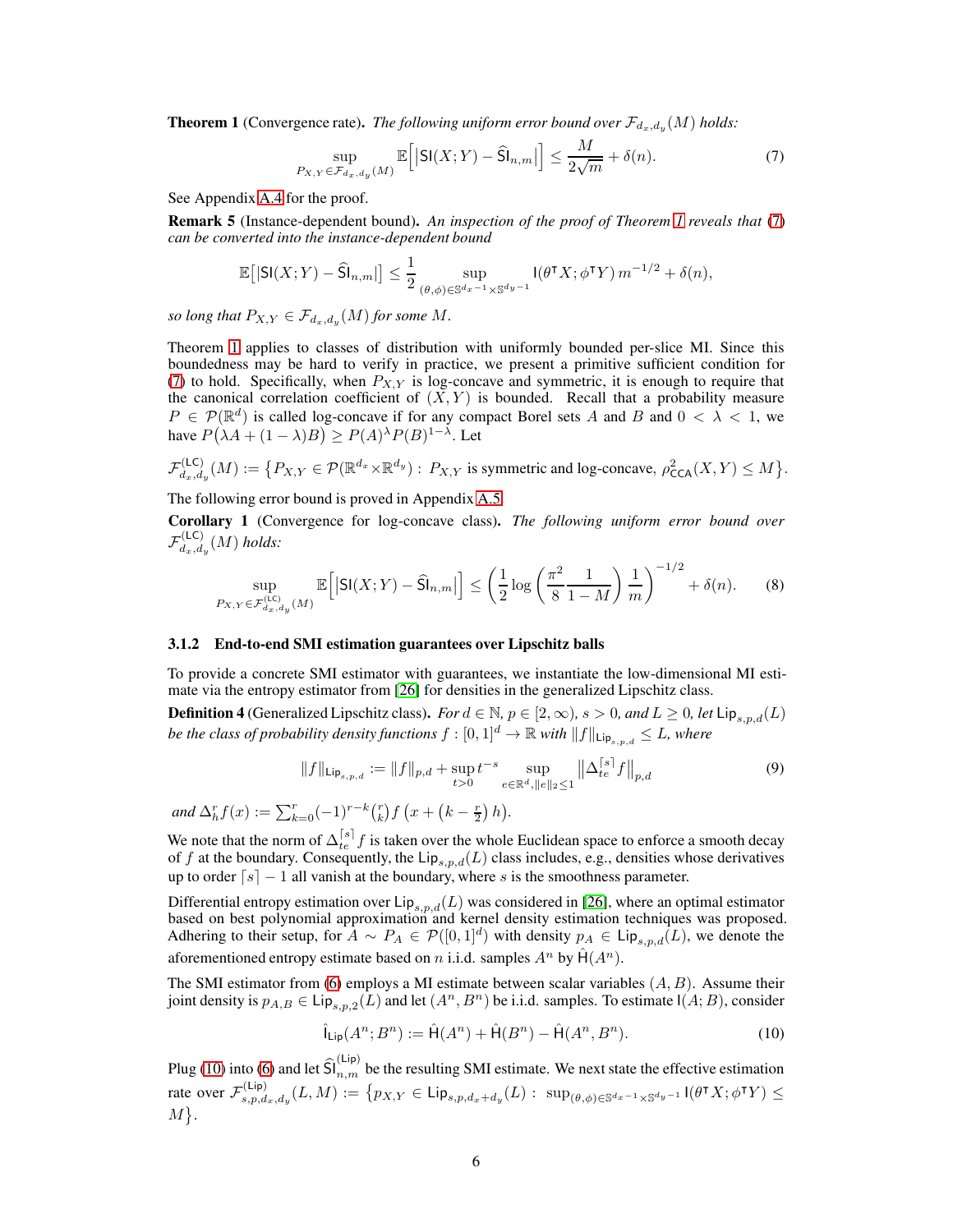<span id="page-6-1"></span>**Corollary 2** (Effective rate). Let  $d_x, d_y \in \mathbb{N}$ ,  $s \in (0, 2]$ ,  $p \in [2, \infty)$ , and  $L \geq 0$ . The following uniform error bound over  $\mathcal{F}_{s,p,d}^{(\mathsf{Lip})}$  $\sum_{s,p,d_x,d_y}^{(Lip)}(L,M)$  holds:

$$
\sup_{p_{X,Y}\in \mathcal{F}^{(\text{Lip})}_{s,p,d_x,d_y}(L,M)} \mathbb{E}\Big[ \Big| \text{SI}(X;Y) - \widehat{\text{SI}}^{(\text{Lip})}_{n,m} \Big| \Big] \leq \frac{M}{2} m^{-\frac{1}{2}} + C \Big( (n\log n)^{-\frac{s}{s+2}} (\log n)^{\left(1-\frac{2}{p(s+2)}\right)} + n^{-\frac{1}{2}} \Big).
$$

*for a constant* C *that depends only on*  $d_x$ *,*  $d_y$ *, p, s, and L.* 

The proof of Corollary [2](#page-6-1) (Appendix [A.6\)](#page-18-0) shows that densities in the generalized Lipschitz class have the property that all their projections are also in that class (with different parameters). We then bound  $\delta(n)$  using [\[26,](#page-12-2) Theorem 4] to control the error of each differential entropy estimate in [\(10\)](#page-5-2).

Remark 6 (SMI versus MI estimation rates). *The SMI estimation rate from Corollary [2](#page-6-1) is considerably faster than the* n −1/(dx+dy) *rate attainable when estimating classic MI [\[26\]](#page-12-2). Our bound shows that*  $n$  *and*  $(d_x, d_y)$  *are decoupled in the SMI convergence rate, unlike their interleaved dependence in MI estimation. The ambient dimension still enters the bound via the constant* C*, but its effect is expected to be much milder than in the classic case. As Theorem [1](#page-5-0) shows,*  $(d_x, d_y)$  *can only enter via* M *and* δ(n)*, both of which correspond to scalar MI terms (namely, the uniform per-sliced MI bound and scalar MI estimation error). This scalability to high dimensions is the expected gain from slicing.*

Remark 7 (Optimal rate for smooth densities). *Restricting attention to densities of maximal smoothness in Corollary* [2,](#page-6-1) *i.e.,*  $s = 2$ , the resulting rate is  $0.5 M m^{-1/2} + C n^{-1/2} (1 + (\log n)^{0.5(1-1/p)})$ . *Equating the number of MC and data samples,* m *and* n*, the rate is parametric, up to polylog factors.*

## <span id="page-6-0"></span>3.2 Extracting Sliced Information

We now discuss how SMI can increase via processing. In contrast to the DPI of classic MI, we show that SMI can be grow by extracting linear features of  $X$  and  $Y$  that are informative of each other.

To illustrate the idea we begin with a simple example. Let  $X = (X_1 X_2) \sim \mathcal{N}(0, I_2), Y = X_1$ , and consider SI(X; Y) (Y is a scalar and it is thus not sliced). For any  $\theta = (\theta_1 \theta_2) \in \mathbb{S}^1$  with  $\theta_1 \neq 0$ , we have  $I(\theta^{\intercal} X; Y) = I(X_1 + (\theta_2/\theta_1)X_2; X_1) = \frac{1}{2} \log (1 + (\theta_1/\theta_2)^2)$ , where the last step uses the independence of  $X_1$  and  $X_2$ . Consider the function  $g_a : \mathbb{R}^2 \to \mathbb{R}^2$  given by  $g_a(x_1, x_2) = (x_1, x_2)^\intercal$ , for some  $0 < a < 1$ . Following the same procedure, we have  $\theta^{\dagger} g_a(X) = \theta_1 Y + a \theta_2 X_2$  and  $\Pi(\theta^\intercal g_a(X); Y) = \frac{1}{2} \log \left(1 + \left(\theta_1/(a\theta_2)\right)^2\right) > \Pi(\theta^\intercal X; Y)$ , for almost all  $\theta \in \mathbb{S}^1$ , and consequently,  $SI(X;Y) < SI(g_a(X);Y)$ . Generally, this shows that by varying a one can both create and diminish sliced information by processing via  $g_a$ .

When  $a = 0$ , we have  $\mathsf{SI}(g_a(X); Y) = \infty$ , yielding  $\mathsf{SI}(g_a(X); Y) = \sup_{\theta} \mathsf{I}(\theta^{\intercal} X; Y)$ . Thus, maximizing SMI by varying  $\alpha$  extracts the most informative feature  $X_1$  and deletes the uninformative feature  $X_2$ . We next generalize this observation (see Appendix [A.7](#page-19-0) for the proof).

<span id="page-6-3"></span>**Proposition 4.** Let  $(X, Y) \sim \mathcal{P}(\mathbb{R}^{d_x} \times \mathbb{R}^{d_y})$  and consider optimizing the SMI between linear *processing of* X *and* Y *in the following scenarios:*

1. *Arbitrary linear processing: For matrices*  $A_x$ ,  $A_y$  *and vectors*  $b_x$ ,  $b_y$  *of the appropriate dimension, we have*

<span id="page-6-2"></span>
$$
\sup_{A_x, A_y, b_x, b_y} \mathsf{SI}(A_x X + b_x; A_y Y + b_y) = \sup_{A_x, A_y} \mathsf{SI}(A_x X; A_y Y) = \sup_{\theta, \phi} \mathsf{I}(\theta^\mathsf{T} X; \phi^\mathsf{T} Y). \tag{11}
$$

*Furthermore, if*  $(\theta^*, \phi^*) \in \arg \max_{\theta} I(\theta^{\intercal} X; \phi^{\intercal} Y)$ *, then an optimal pair of matrices*  $A_x^*$  *and*  $A_y^*$ *have*  $\theta^*$  *or*  $\phi^*$ *, respectively, in their first rows and zeros otherwise.* 

2. **Rank constrained linear processing**: For  $d_1, d_2, r \in \mathbb{N}$  and  $c > 0$ , let  $\mathcal{M}_{d_1, d_2}(r, c) := \{A \in \mathcal{M}_{d_1, d_2}(r, c) \}$  $\mathbb{R}^{d_1 \times d_2}: \frac{1}{c} \leq \sigma_r(A) \leq \ldots \leq \sigma_1(A) \leq c\}$ , where  $\sigma_i(A)$  is the *i*th largest singular value of A. *We have*

$$
\sup_{\substack{\mathbf{A}_x \in \mathcal{M}_{d_x, d_x}(r_x, c_x), \\ \mathbf{A}_y \in \mathcal{M}_{d_x, d_x}(r_y, c_y)}} \mathsf{SI}(\mathbf{A}_x X; \mathbf{A}_y Y) = \sup_{\substack{\mathbf{B}_x \in \mathcal{M}_{r_x, d_x}(r_x, c_x), \\ \mathbf{B}_y \in \mathcal{M}_{r_y, d_y}(r_y, c_y)}} \mathsf{SI}(\mathbf{B}_x X; \mathbf{B}_y Y), \quad \forall c_x, c_y > 0.
$$

*Furthermore, if*  $(B_1^*, B_2^*)$  *are maximizers of the RHS, then*  $B_1$  *(resp.,*  $B_2$ *) has the first*  $r_x$  *(resp.,*  $r_y$ ) rows span the top  $r_x$  (resp.,  $r_y$ ) scalar MI slicing directions and the remaining rows are zero.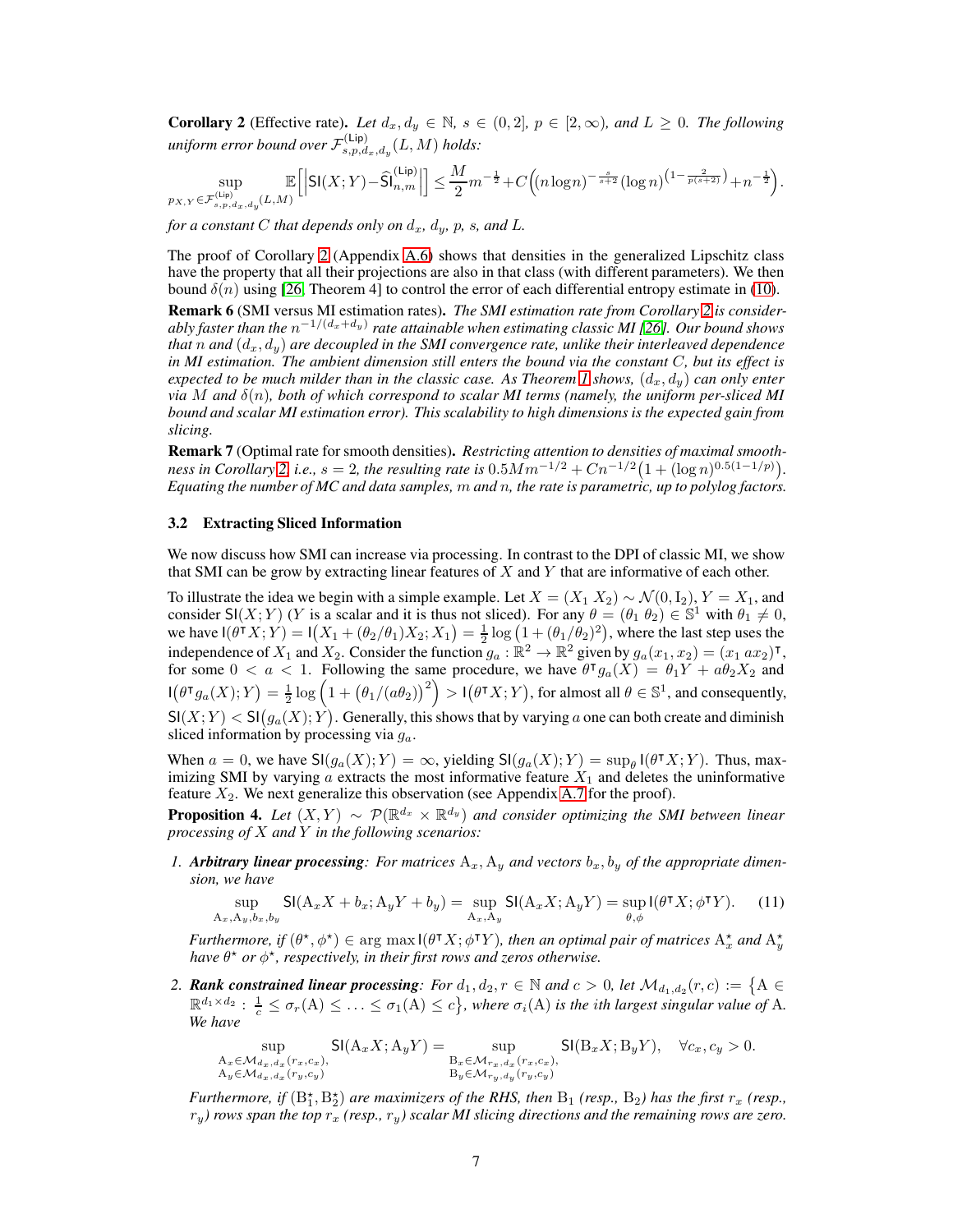The proposition suggests that SMI can be used as an objective for extracting informative linear features. The setup in Case 2 precludes reduction to Case 1. Indeed, if eigenvalues can shrink or grow without bound, it is always better to consider a maximizing slice than to average several slices.

Remark 8 (Processing one variable). *Similar results hold when only one of the arguments (*X *or* Y *) is processed. In this case, rather than the maximum being a projected MI term, it would be an SMI where the slicing is only in the opposite argument. For example,* [\(11\)](#page-6-2) *becomes*  $\sup_{A_x, b_x} \mathsf{SI}(A_x X + b_x; Y) = \sup_{A_x} \mathsf{SI}(A_x X; Y) = \sup_{\theta} \mathsf{I}(\theta^{\intercal} X; \Phi^{\intercal} Y | \Phi)$ , for  $\Phi \sim \mathsf{Unif}(\mathbb{S}^{d_y - 1})$ *independent of*  $(X, Y)$ *.* 

Proposition [4](#page-6-3) accounts for linear processing but the argument readily extends to nonlinear processing. For simplicity, the following corollary states the result for a shallow (single hidden layer) neural network (see Appendix [A.8](#page-20-1) for the proof).

<span id="page-7-1"></span>**Corollary 3** (Shallow neural network). Let  $(X, Y) \sim P_{X,Y}$ . For any scaling matrices  $A_x, A_y$ , *weight matrices*  $W_x$ ,  $W_y$ , and bias vectors  $b_x$ ,  $b_y$  of appropriate dimension, define  $X_{nn}$  :=  $A_x\sigma(W_x^{\intercal}X+b_x)$ ,  $Y_{\sf nn}:=A_y\sigma(W_y^{\intercal}Y+b_y)$ , where  $\sigma$  is a scalar, continuous, and monotonically *increasing nonlinearity (e.g. sigmoid, tanh) and the hidden dimension is arbitrary. Then*

<span id="page-7-0"></span>

$$
\sup_{\mathbf{A}_x,\mathbf{A}_y,\mathbf{W}_x,\mathbf{W}_y,b_x,b_y} \mathrm{SI}(X_{\mathrm{nn}};Y_{\mathrm{nn}}) = \sup_{\theta,\phi,\mathbf{W}_x,\mathbf{W}_y,b_x,b_y} \mathrm{I}\big(\theta^{\intercal}\sigma(\mathbf{W}_x^{\intercal}X+b_x); \phi^{\intercal}\sigma(\mathbf{W}_y^{\intercal}Y+b_y)\big).
$$

Figure 1: Convergence of the SMI estimator versus the number of data samples n and/or slice samples m: (a)  $d = 3$ ,  $m_{\text{fixed}} = n_{\text{fixed}} = 10^4$ ; (b)  $d = 10$ ,  $m_{\text{fixed}} = n_{\text{fixed}} = 10^4$ ; (c)  $d = 10$ ,  $m, n$ varied independently.

## 4 Empirical Results

## 4.1 Convergence of the SMI estimator

We validate the empirical convergence rates for SMI estimation derived in Section [3.1.](#page-4-0) Consider densities with smoothness parameter  $s = 2$  in the setup of Corollary [2;](#page-6-1) the expected convergence rate (up to log factors) is  $n^{-1/2}+m^{-1/2}$ . While the theoretical results use the optimal estimator of [\[26\]](#page-12-2) to obtain the tightest bounds, in our experiments we implemented the simpler Kozachenko–Leonenko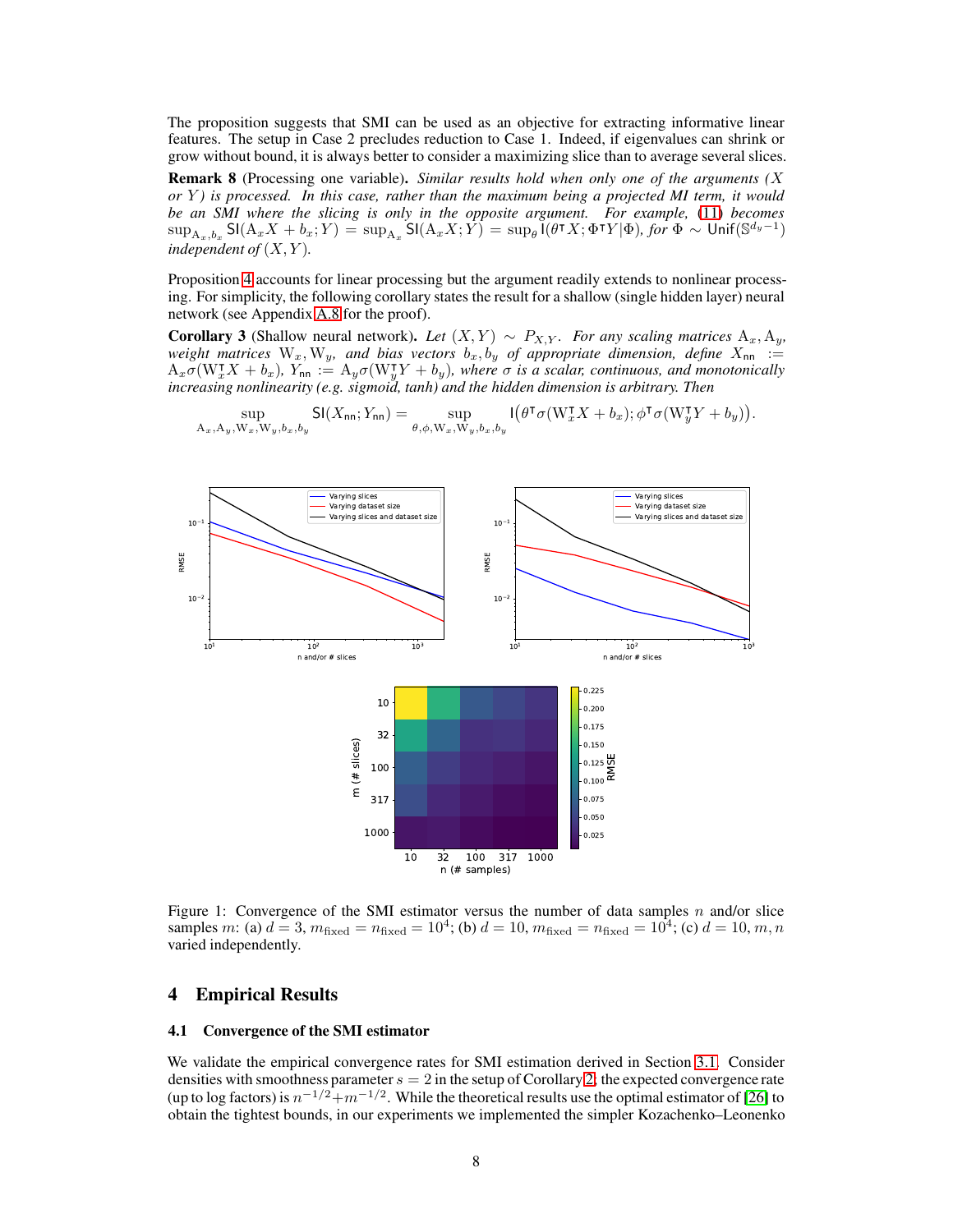estimator. The justification for doing so comes from [\[25\]](#page-12-1), who showed that this estimator achieves the same rate (up to log factors) as the optimal one from [\[26\]](#page-12-2).

Figure [1](#page-7-0) shows convergence of the estimated SMI RMSE for the case where  $X$  and  $Y$  are overlapping subsets of a standard normal random vector  $Z \sim \mathcal{N}(0, I_{15})$ . For  $d = 3$ , we set  $X = Z_{[1:3]} := (Z_1 \ Z_2 \ Z_3)^{\intercal}$ ,  $Y = Z_{[2:4]}$  (i.e., 2 coordinates overlap). For  $d = 10$ , we take  $X = Z_{1:10}$ ,  $Y = Z_{5:15}$  (5 coordinates overlap). Convergence is shown when both n and m grow together (i.e.,  $n = m$ ), and when one is fixed to a large value and the other varies. The large value is chosen so that the error term corresponding to the fixed parameter is negligible compared to the varying term. For  $d = 10$ , we also plot results for m, n varying independently. Appendix [C](#page-21-0) provides corresponding MI estimation results.

## 4.2 Independence testing

Proposition [1](#page-3-0) states that  $SI(X; Y) = 0$  if and only if X and Y are independent. This implies that, like MI, we may use SMI for independence testing. MI-based independence tests of high-dimensional continuous variables can be burdensome due to slow convergence of MI estimation [\[26\]](#page-12-2). We show that, as our theory implies, SMI is a scalable alternative.

Figure [2](#page-9-0) shows independence testing results for a variety of relationships between  $X, Y$  pairs. The figure shows the area under the curve (AUC) of the receiver operating characteristic (ROC) for independence testing via SMI (or MI) thresholding as a function of the number of samples n from the joint distribution.<sup>[4](#page-8-1)</sup> Both the SMI and MI were computed using the Kozachenko–Leonenko estimator [\[15\]](#page-11-11); the MC step for SMI estimation (see [\(6\)](#page-4-1)) uses 1000 random slices, and the AUC ROC curves are computed from 100 random trials. The joint distribution of  $(X, Y)$  in each case of Figure [2](#page-9-0) is:

- (a) **One feature (linear):**  $X, Z \sim \mathcal{N}(0, I_d)$  i.i.d. and  $Y = \frac{1}{\sqrt{2}}$  $\frac{1}{2}(\frac{1}{\sqrt{2}})$  $\frac{1}{d}$  $(1^{\mathsf{T}}X)1 + Z$ , where  $1 :=$  $(1 \dots 1)$ <sup>T</sup>  $\in \mathbb{R}^d$ .
- (b) **One feature (sinusoid):**  $X, Z \sim \mathcal{N}(0, I_d)$  i.i.d. and  $Y = \frac{1}{\sqrt{2}}$  $\frac{1}{2}(\frac{1}{\sqrt{2}})$  $\frac{1}{d}\sin(1^{\intercal}X)1+Z$ .
- (c) Two features:  $X, Z \sim \mathcal{N}(0, I_d)$  i.i.d. and  $Y_i = \frac{1}{\sqrt{2\pi}}$ 2  $\begin{cases} \frac{1}{d}(\mathbf{1}_{\lfloor d/2 \rfloor} 0 \ldots 0)^{\mathsf{T}} X + Z_i, & i \leq \frac{d}{2} \\ \frac{1}{d} (0 \ldots 0 \mathbf{1}_{\lceil d/2 \rceil})^{\mathsf{T}} X + Z_i, & i > \frac{d}{2}. \end{cases}$
- (d) Low rank common signal:  $Z_1, Z_2 \sim \mathcal{N}(0, I_d)$  and  $V \sim \mathcal{N}(0, I_2)$  are independent;  $X =$  $P_1V + Z_1$  and  $Y = P_2V + Z_2$ , where  $P_1, P_2 \in \mathbb{R}^{d \times 2}$  are projection matrices (realized at the beginning of each iteration by drawing i.i.d. standard normal entries).
- (e) Independent coordinates:  $X, Z \sim \mathcal{N}(0, I_d)$  i.i.d. and  $Y = \frac{1}{\sqrt{2}}$  $\frac{1}{2}(X+Z).$

Note that in all the cases with underlying lower-dimensional structure, SMI scales well with dimension while MI does not; in the independent case of subfigure (d), both perform similarly and rather well. While the SMI is always on par or better than MI in these experiments, the results suggest that SMI performs best in structured (specifically, low rank) settings. This is because in these settings the MI term associated with random  $(\Theta, \Phi)$  slices has lower variance. This is not the case for the unstructured setting of Figure [2\(](#page-9-0)d). There, when dimension is high, random slices carry relatively little information compared to the maximum MI over slices (which attained between the *i*th coordinates of X and Y for any  $i$ ). Since SMI is an average quantity, in this case it offers little gain over classic MI.

## <span id="page-8-0"></span>4.3 Feature extraction

In the above, we focused on a nonparametric estimator for which we derived tight bounds. In practice, applying neural estimators (à la MINE [\[29\]](#page-12-6)) is more compatible with modern optimizers. The SMI neural estimator (S-MINE) relies on the variational representation from Proposition [3.](#page-4-3)

<span id="page-8-1"></span><sup>&</sup>lt;sup>4</sup> For every n, we generate 50 datasets comprising n positive samples (i.e., drawn from the joint distribution) and 50 more dataset of negative samples in each setting. SMI and MI are then estimated over each dataset, the ROC curve is found, and the area under it computed. The ROC curve plots test performance (precision and recall) as the threshold is varied over all possible values. The AUC ROC quantifies the test's discriminative ability: an omniscient classifier has AUC ROC 1, while random tests have AUC ROC 0.5.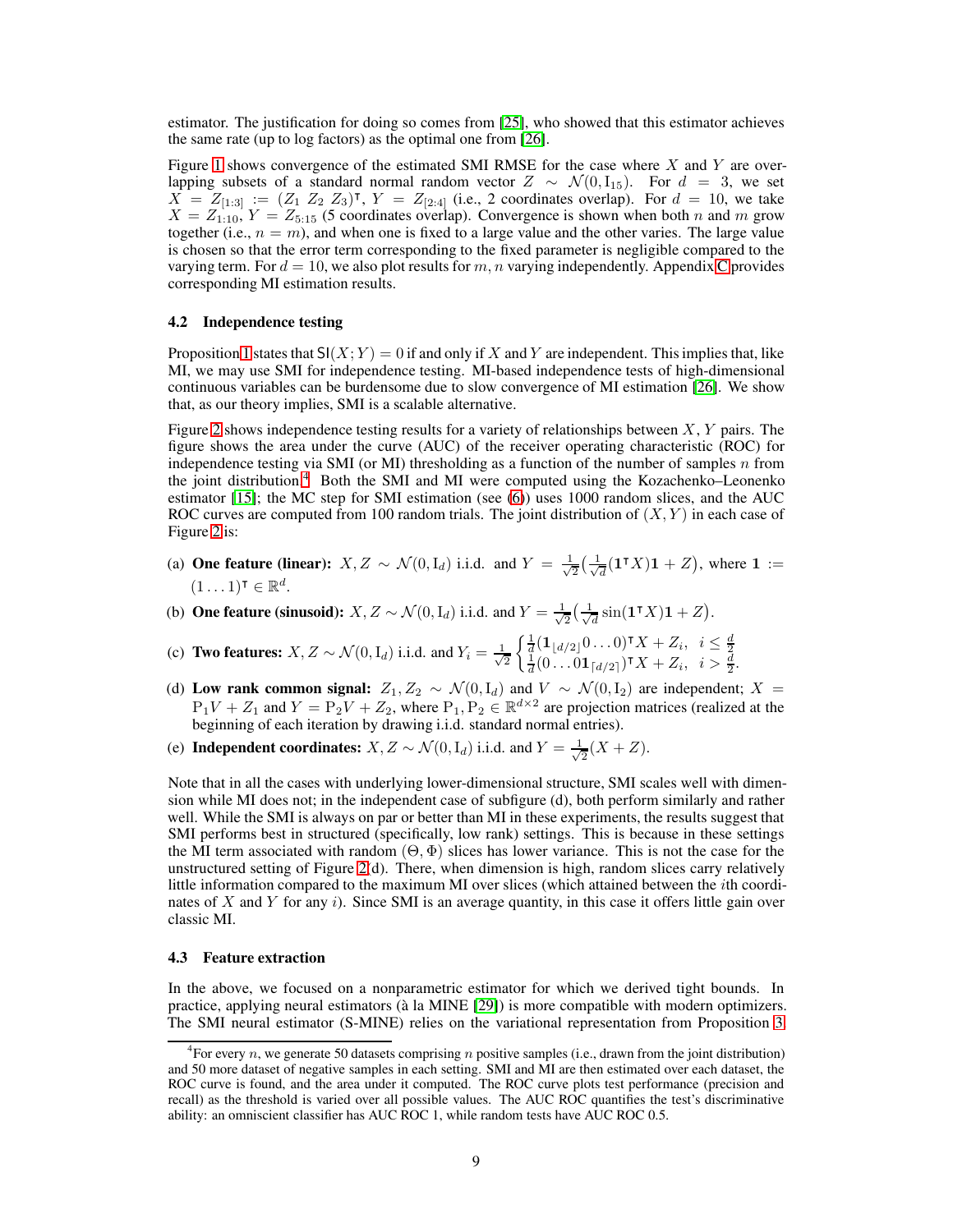<span id="page-9-0"></span>

Figure 2: Statistical efficiency of independence testing with dimension. The plot show the area under the ROC curve (AUC ROC) as a function of samples  $n$  for several dimensions  $d$ . The test is based on thresholding SMI and MI. Details for each scenario are in the text.

mon signal

ordinates

.

features of X

Given a sample set  $(X_1, Y_1), \ldots, (X_n, Y_n)$  i.i.d. from  $P_{X,Y}$ , we further sample n i.i.d. copies of  $(\Theta, \Phi) \sim \text{Unif}(\mathbb{S}^{d_x-1}) \times \text{Unif}(\mathbb{S}^{d_y-1})$ . The negative samples  $(\tilde{X}_1, \tilde{Y}_1), \ldots, (\tilde{X}_n, \tilde{Y}_n)$  are obtained by permuting the order of, e.g., the Y samples. Parametrizing the potential  $g$  in [\(3\)](#page-4-3) by a neural network  $g_{\xi}$  with parameters  $\xi \in \Xi$ , we obtain the following empirical objective

$$
\sup_{\xi \in \Xi} \frac{1}{n} \sum_{i=1}^{n} g_{\xi}(\Theta_i, \Phi_i, \Theta_i^{\mathsf{T}} X_i, \Phi_i^{\mathsf{T}} Y_i) - \log \left( \frac{1}{n} \sum_{i=1}^{n} e^{g_{\xi}(\Theta_i, \Phi_i, \Theta_i^{\mathsf{T}} \tilde X_i, \Phi_i^{\mathsf{T}} \tilde Y_i)} \right)
$$

This provides an estimate (from below) of  $SI(X; Y)$ . We leave a full theoretical and empirical exploration of its performance for future work, and here only provide two proof-of-concept experiments.

The formulation of SMI as an optimization of a loss whose gradients are readily evaluated lends itself to the SMI-extraction formulations of Proposition [4,](#page-6-3) i.e., we can simultaneously optimize  $A_x$ ,  $A_y$ , and  $\xi$  end-to-end. Figure [3](#page-10-3) shows results for  $X, Z \sim \mathcal{N}(0, I_{10})$ ,  $Y = e_1^T X + Z$ , where  $e_1 = (1 \ 0 \dots 0)^\intercal$ , with  $g_{\xi}$  in S-MINE realized as a two-layer fully connected neural network with 100 hidden units for. An  $(A_x^*, A_y^*)$  with rows converging to  $e_1$  are recovered. Note that while Proposition [4](#page-6-3) identifies an optimal solution where only the first row is nonzero, this will have the same SMI as when all rows equal that first row. The latter solution is found since the gradients do not favor one row over another.

We next combine S-MINE with independence testing, looking to maximize the SMI using transformations  $AX, AY$ , where  $X, Y$  are samples from a random MNIST class (either 0 or 1) and  $A \in \mathbb{R}^{10 \times d}$ . Specifically, we choose a class  $C \sim \text{Ber}(0.5)$  and then sample X and Y uniformly from that class' training dataset. In this setup,  $X, Y$  share up to 1 bit of information, i.e.  $I(X; Y) \leq H(C) = \log 2$ . This suggests that maximizing the SMI between AX and AY will find an A that extracts information about  $C$ , revealing whether  $X$  and  $Y$  are in the same class. Optimizing A yields an estimated SMI of 0.680 bits (compare this to, e.g., 0.0752 SMI achieved by a matrix A with i.i.d. standard normal entries). To confirm A is not being overfit, we also optimized the SMI over A when  $X, Y$  are drawn independently, i.e., no longer sharing a class, yielding 0.0289 estimated SMI (the ground truth is 0 here). These results indicate that (a) an SMI-based independence test would be successful at detecting dependence between  $X, Y$  and (b) optimizing A not only succeeds at significantly (almost 10x) increasing the SMI, but also comes relatively close to the true MI of 1 bit. Heatmaps of two rows of A rearranged into the MNIST image dimensions are shown in Figure [4.](#page-10-3) Observe the  $A_i$ : visually correspond to the numeral 0, which, from a matched filter perspective, yields an AX (resp., AY) that is informative of whether X (resp., Y) is in class zero or not. This, in turn, conveys information of whether  $X, Y$  share a class (since 0 and 1 are the only options), as desired.

# 5 Summary and Concluding Remarks

gle  $X$  feature (lin)

gle  $X$  feature (sin)

Motivated to address the computational and statistical unscalability of MI to high dimensions, this paper proposed an alternative notion of informativeness dubbed sliced mutual information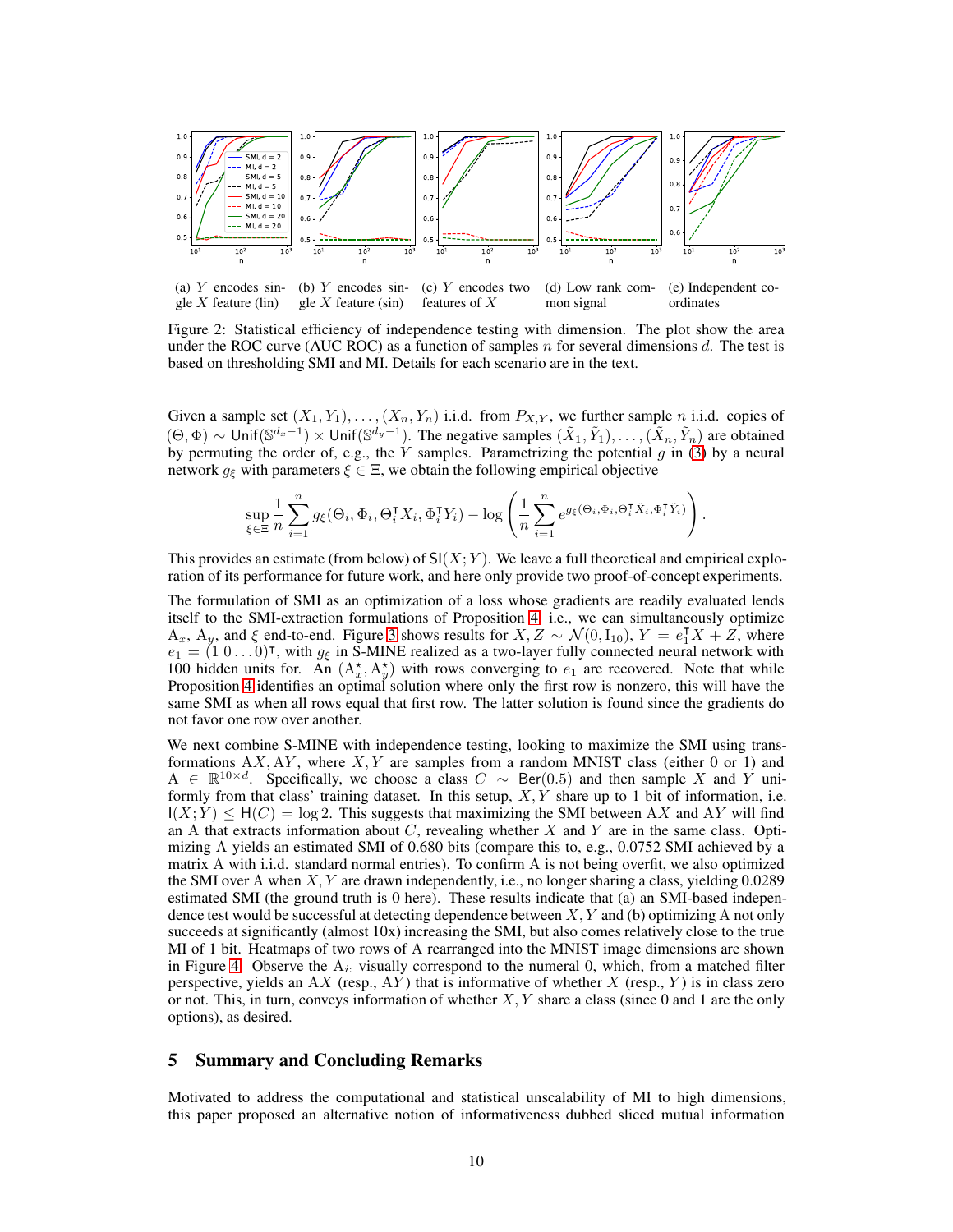<span id="page-10-3"></span>

Figure 3:  $(A_x^*, A_y^*)$  optimizers for [\(11\)](#page-6-2) over a Gaussian dataset using S-MINE: (a) matrix  $A_x^*$ ; (b) matrix  $A_{y}^{*}$ . Both have correctly recovered the unit vector  $e_1$  as their rows.



Figure 4: Solution for optimized A-transformed SMI of the 0-1 MNIST setup using S-MINE. Rows 0 and 1 of A are shown in (a) and (b), respectively.

(SMI). SMI projects high-dimensional random variables to scalars and averages over random projections. We showed that SMI shares many of the structural properties of classic MI, while enjoying efficient empirical estimation. We also showed that, as opposed to classic MI, SMI can be increase by processing the variables. This observation was quantified for linear and nonlinear SMI-based feature extractors. Experiments validating the theoretical study were provided, demonstrating dimension free empirical convergence rates, statistical efficiency for independence testing, and feature extraction examples.

Our results pose SMI as a favorable figure of merit for information quantification between highdimensional random variables. We expect it to turn useful for a variety of applications in inference and machine learning, although a large-scale empirical exploration is beyond the scope of this paper. In particular, SMI seems well adapted for representation learning via the (sliced) InfoMax principle [\[30,](#page-12-7) [31\]](#page-12-8), and we plan to test this hypothesis in future work. On the theoretical side, appealing future directions are abundant, including convergence guarantees for the neural SMI estimator used in Section [4.3,](#page-8-0) operational channel/source coding settings for which SMI characterizes the informationtheoretic fundamental limit, and a statistical analysis of SMI-based independence testing.

## Acknowledgements

Z. Goldfeld is supported by the NSF CRII Grant CCF-1947801, the NSF CAREER Award under Grant CCF-2046018, and the 2020 IBM Academic Award.

## <span id="page-10-0"></span>References

- [1] T. M. Cover and J. A. Thomas. *Elements of Information Theory*. Wiley, New-York, 2nd edition, 2006.
- <span id="page-10-2"></span><span id="page-10-1"></span>[2] A. El Gamal and Y.-H. Kim. *Network Information Theory*. Cambridge University Press, 2011.
- [3] D. Haussler, M. Kearns, and R. E. Schapire. Bounds on the sample complexity of bayesian learning using information theory and the vc dimension. *Machine learning*, 14(1):83–113, Jan. 1994.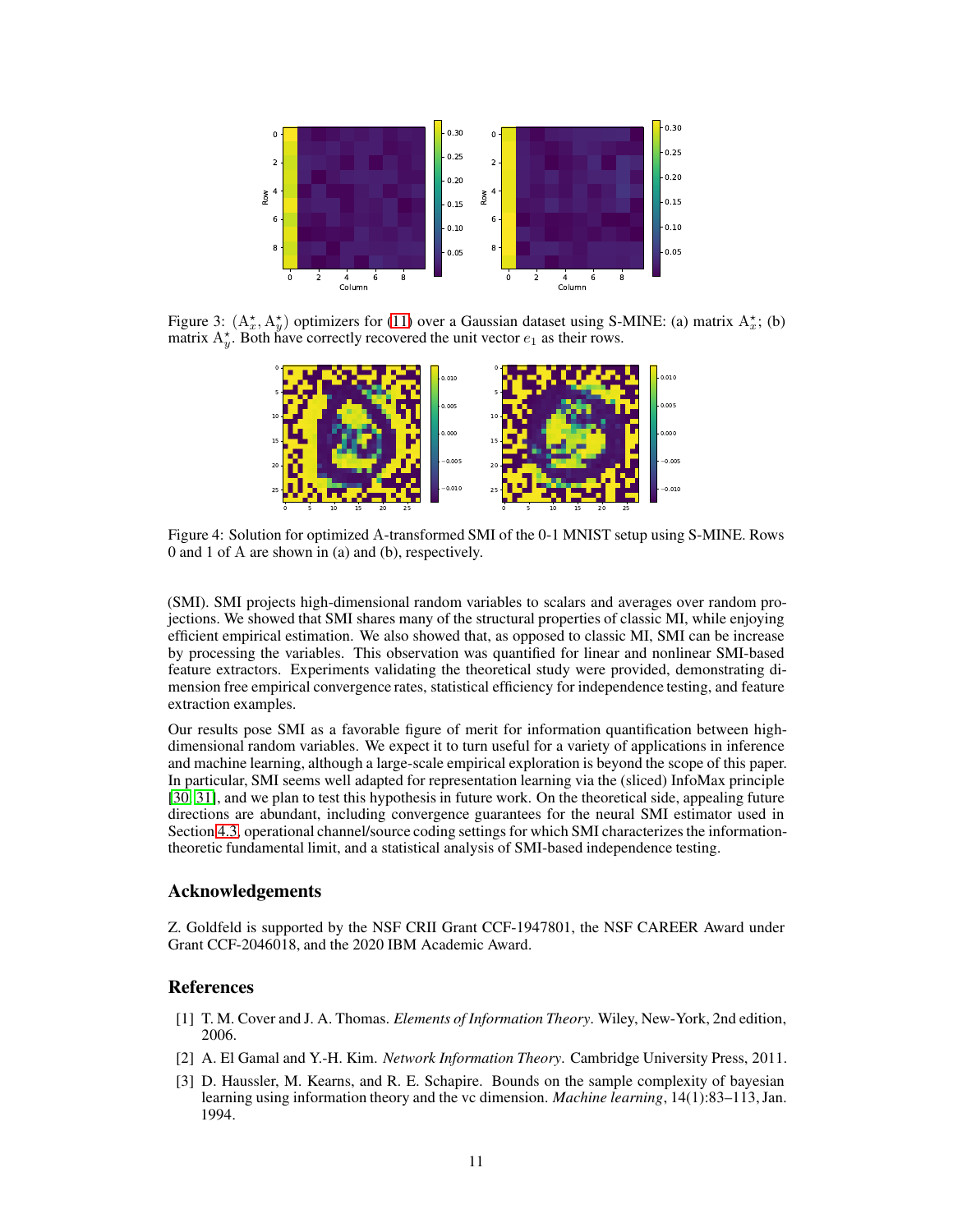- <span id="page-11-1"></span><span id="page-11-0"></span>[4] R. Shwartz-Ziv and N. Tishby. Opening the black box of deep neural networks via information. arXiv:1703.00810, 2017.
- [5] A. Achille and S. Soatto. Information dropout: Learning optimal representations through noisy computation. *IEEE transactions on pattern analysis and machine intelligence*, 40(12):2897– 2905, Jan. 2018.
- <span id="page-11-2"></span>[6] M. Gabrié, A. Manoel, C. Luneau, J. Barbier, N. Macris, F. Krzakala, and L. Zdeborová. Entropy and mutual information in models of deep neural networks. *arXiv preprint arXiv:1805.09785*, 2018.
- <span id="page-11-3"></span>[7] Z. Goldfeld, E. van den Berg, K. Greenewald, I. Melnyk, N. Nguyen, B. Kingsbury, and Y. Polyanskiy. Estimating information flow in neural networks. In *ICML*, volume 97, pages 2299–2308, Long Beach, CA, US, Jun. 2019.
- <span id="page-11-4"></span>[8] Z. Goldfeld and Y. Polyanskiy. The information bottleneck problem and its applications in machine learning. *IEEE Journal on Selected Areas in Information Theory*, 1(1):19–38, Apr. 2020.
- <span id="page-11-5"></span>[9] R. Battiti. Using mutual information for selecting features in supervised neural net learning. *IEEE Transactions on Neural Networks*, 5(4):537–550, Jul. 1994.
- <span id="page-11-6"></span>[10] P. Viola and W. M. Wells III. Alignment by maximization of mutual information. *International Journal of Computer Vision*, 24(2):137–154, Sep. 1997.
- <span id="page-11-7"></span>[11] A. A. Alemi, I. Fischer, J. V. Dillon, and K. Murphy. Deep variational information bottleneck. In *Proceedings of the International Conference on Learning Representations (ICLR-2017)*, Toulon, France, Apr. 2017.
- <span id="page-11-8"></span>[12] I. Higgins, L. Matthey, A. Pal, C. Burgess, X. Glorot, M. Botvinick, S. Mohamed, and A. Lerchner. β-VAE: learning basic visual concepts with a constrained variational framework. In *Proceedings of the International Conference on Learning Representations (ICLR-2019)*, New Orleans, Louisiana, USA, May 2017.
- <span id="page-11-9"></span>[13] A. van den Oord, Y. Li, and O. Vinyals. Representation learning with contrastive predictive coding. *arXiv:1807.03748*, 2018.
- <span id="page-11-10"></span>[14] L. Paninski. Estimating entropy on m bins given fewer than m samples. *IEEE Trans. Inf. Theory*, 50(9):2200–2203, Sep. 2004.
- <span id="page-11-11"></span>[15] H. Stögbauer A. Kraskov and P. Grassberger. Estimating mutual information. *Physical Review E*, 69(6):066138, June 2004.
- <span id="page-11-12"></span>[16] M. Noshad, Y. Zeng, and A. O. Hero III. Scalable mutual information estimation using dependence graphs. In *ICASSP*, 2019.
- <span id="page-11-13"></span>[17] M. I. Belghazi, A. Baratin, S. Rajeshwar, S. Ozair, Y. Bengio, D. Hjelm, and A. Courville. Mutual information neural estimation. In *Proceedings of the International Conference on Machine Learning (ICML-2018)*, pages 530–539, Stockholm, Sweden, Jul. 2018.
- <span id="page-11-14"></span>[18] Z. Goldfeld, K. Greenewald, J. Niles-Weed, and Y. Polyanskiy. Convergence of smoothed empirical measures with applications to entropy estimation. *IEEE Trans. Inf. Theory*, 66(7):4368– 4391, Jul. 2020.
- <span id="page-11-15"></span>[19] L. Paninski. Estimation of entropy and mutual information. *Neural Computation*, 15:1191– 1253, June 2003.
- <span id="page-11-16"></span>[20] J. Rabin, G. Peyré, J. Delon, and M. Bernot. Wasserstein barycenter and its application to texture mixing. In *Proceedings of the International Conference on Scale Space and Variational Methods in Computer Vision (SSVM-2011)*, pages 435–446, Gedi, Israel, May 2011.
- <span id="page-11-17"></span>[21] T. Vayer, R. Flamary, R. Tavenard, L. Chapel, and N. Courty. Sliced gromov-wasserstein. In *Proceedings of the Annual Conference on Advances in Neural Information Processing Systems (NeurIPS-2019)*, Vancouver, Canada, Dec. 2019.
- <span id="page-11-18"></span>[22] T. Lin, Z. Zheng, E. Chen, M. Cuturi, and M. Jordan. On projection robust optimal transport: Sample complexity and model misspecification. In *International Conference on Artificial Intelligence and Statistics (AISTATS-2019)*, pages 262–270, Online, 2021.
- <span id="page-11-19"></span>[23] K. Nadjahi, A. Durmus, L. Chizat, S. Kolouri, S. Shahrampour, and U. Simsekli. Statistical and topological properties of sliced probability divergences. In *Proceedings of the Annual*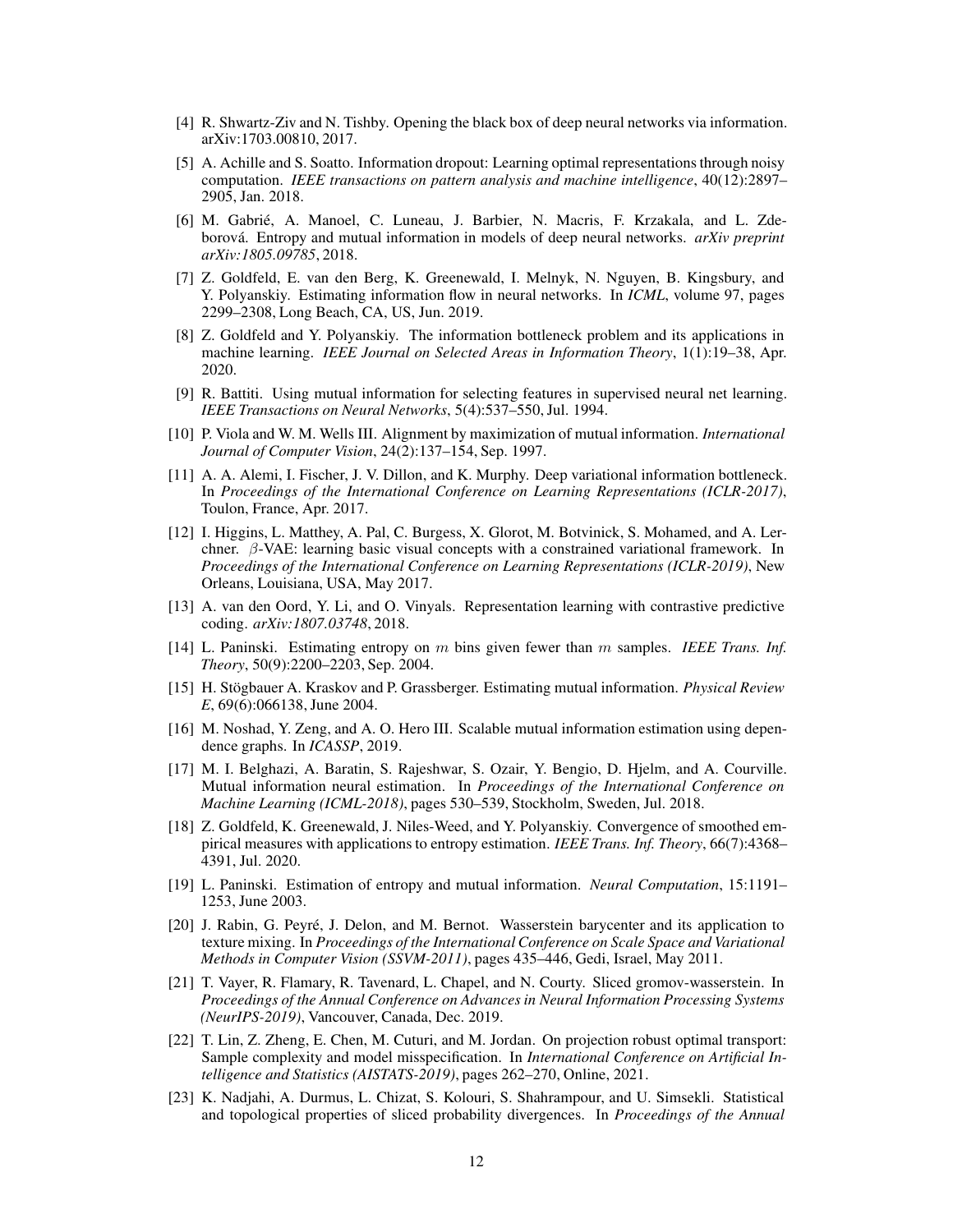*Conference on Advances in Neural Information Processing Systems (NeurIPS-2020)*, Online, Dec. 2020.

- <span id="page-12-1"></span><span id="page-12-0"></span>[24] H. Hotelling. Relations between two sets of variates. *Biometrika*, 28(3-4):321–377, 1936.
- [25] J. Jiao, W. Gao, and Y. Han. The nearest neighbor information estimator is adaptively near minimax rate-optimal. In *Proceedings of the Annual Conference on Advances in Neural Information Processing Systems (NeurIPS-2018)*, pages 3160–3171, Montréal, Canada, Dec. 2018.
- <span id="page-12-2"></span>[26] Y. Han, J. Jiao, T. Weissman, and Y. Wu. Optimal rates of entropy estimation over Lipschitz balls. *The Annals of Statistics*, 48(6):3228–3250, Dec. 2020.
- <span id="page-12-3"></span>[27] Y. Xu, S. Zhao, J. Song, R. Stewart, and S. Ermon. A theory of usable information under computational constraints. In *Proceedings of the International Conference on Learning Representations (ICLR-2019)*, New Orleans, Louisiana, US, May 2019.
- <span id="page-12-5"></span>[28] S. Kotz, T. Kozubowski, and K. Podgorski. *The Laplace distribution and generalizations: a revisit with applications to communications, economics, engineering, and finance*. Springer Science & Business Media, 2012.
- <span id="page-12-6"></span>[29] M. I. Belghazi, A. Baratin, S. Rajeswar, S. Ozair, Y. Bengio, A. Courville, and R. D. Hjelm. Mutual information neural estimation. In *Proceedings of the International Conference on Machine Learning (ICML-2018)*, volume 80, pages 531–540, Jul. 2018.
- <span id="page-12-8"></span><span id="page-12-7"></span>[30] R. Linsker. Self-organization in a perceptual network. *Computer*, 21(3):105–117, Mar. 1988.
- [31] A. J. Bell and T. J. Sejnowski. An information-maximization approach to blind separation and blind deconvolution. *Neural Computation*, 7(6):1129–1159, 1995.
- <span id="page-12-10"></span>[32] M. Godavarti and A. O. Hero. Convergence of differential entropies. *IEEE Transactions on Information Theory*, 50(1):171–196, Jan. 2004.
- <span id="page-12-11"></span>[33] M. Donsker and S. Varadhan. Asymptotic evaluation of certain markov process expectations for large time. *Entropy*, 36(2):183–212, Mar. 1983.
- <span id="page-12-13"></span><span id="page-12-12"></span>[34] S. Dharmadhikari and K. Joag-Dev. *Unimodality, convexity, and applications*. Elsevier, 1988.
- [35] A. Marsiglietti and V. Kostina. A lower bound on the differential entropy of log-concave random vectors with applications. *Entropy*, 20(3):185, 2018.
- <span id="page-12-14"></span>[36] M. Noshad, Y. Zeng, and A. O. Hero. Scalable mutual information estimation using dependence graphs. In *Proceedings of the IEEE International Conference on Acoustics, Speech and Signal Processing (ICASSP-2019)*, pages 2962–2966, Brighton, UK, May 2019.

## <span id="page-12-4"></span>A Proofs

## A.1 Proof of Proposition [1](#page-3-0)

**Proof of [1.](#page-3-3)** SI(X; Y)  $\geq$  0 is trivial by non-negativity of conditional MI. For the equality to zero case, recall that  $X$  and  $Y$  are independent if and only if (iff) their joint characteristic function  $\varphi_{X,Y}(t,s) := \mathbb{E}\left[e^{itX+isY}\right]$  decomposes into a product, i.e.,

$$
\varphi_{X,Y}(t,s) = \varphi_X(t)\varphi_Y(s) = \mathbb{E}\left[e^{itX}\right]\mathbb{E}\left[e^{isY}\right], \quad \forall t, s \in \mathbb{R}.
$$

Also recall that independence is equivalent to zero classic mutual information. Denote  $X_{\theta} := \theta^{\intercal} X$ and  $Y_{\phi} := \phi^{\dagger} Y$  and observe that  $\mathsf{SI}(X;Y) = 0$  is equivalent to

<span id="page-12-9"></span>
$$
\oint_{\mathbb{S}^{d_x-1}} \oint_{\mathbb{S}^{d_y-1}} I(X_{\theta}; Y_{\phi}) \mathrm{d}\theta \mathrm{d}\phi = 0. \tag{12}
$$

Indeed, as  $I(X_{\theta}; Y_{\phi}) \ge 0$ , for any  $(\theta, \phi) \in \mathbb{S}^{d_x - 1} \times \mathbb{S}^{d_y - 1}$ , [\(12\)](#page-12-9) holds iff

$$
\varphi_{X_{\theta},Y_{\phi}}(t,s)=\varphi_{X_{\theta}}(t)\varphi_{Y_{\phi}}(s), \quad \forall t,s \in \mathbb{R},
$$

but this is the same as

$$
\varphi_{X,Y}(t\theta,s\phi)=\varphi_X(t\theta)\varphi_Y(s\phi), \quad \forall t,s\in\mathbb{R},\,\theta\in\mathbb{S}^{d_x-1},\,\phi\in\mathbb{S}^{d_y-1}.
$$

Changing variables  $t' = t\theta$  and  $s' = s\phi$ , the last equality holds iff

 $\varphi_{X,Y}(t',s') = \varphi_X(t')\varphi_Y(s'), \quad \forall t' \in \mathbb{R}^{d_x}, s' \in \mathbb{R}^{d_y},$ 

which means  $X$  and  $Y$  are independent.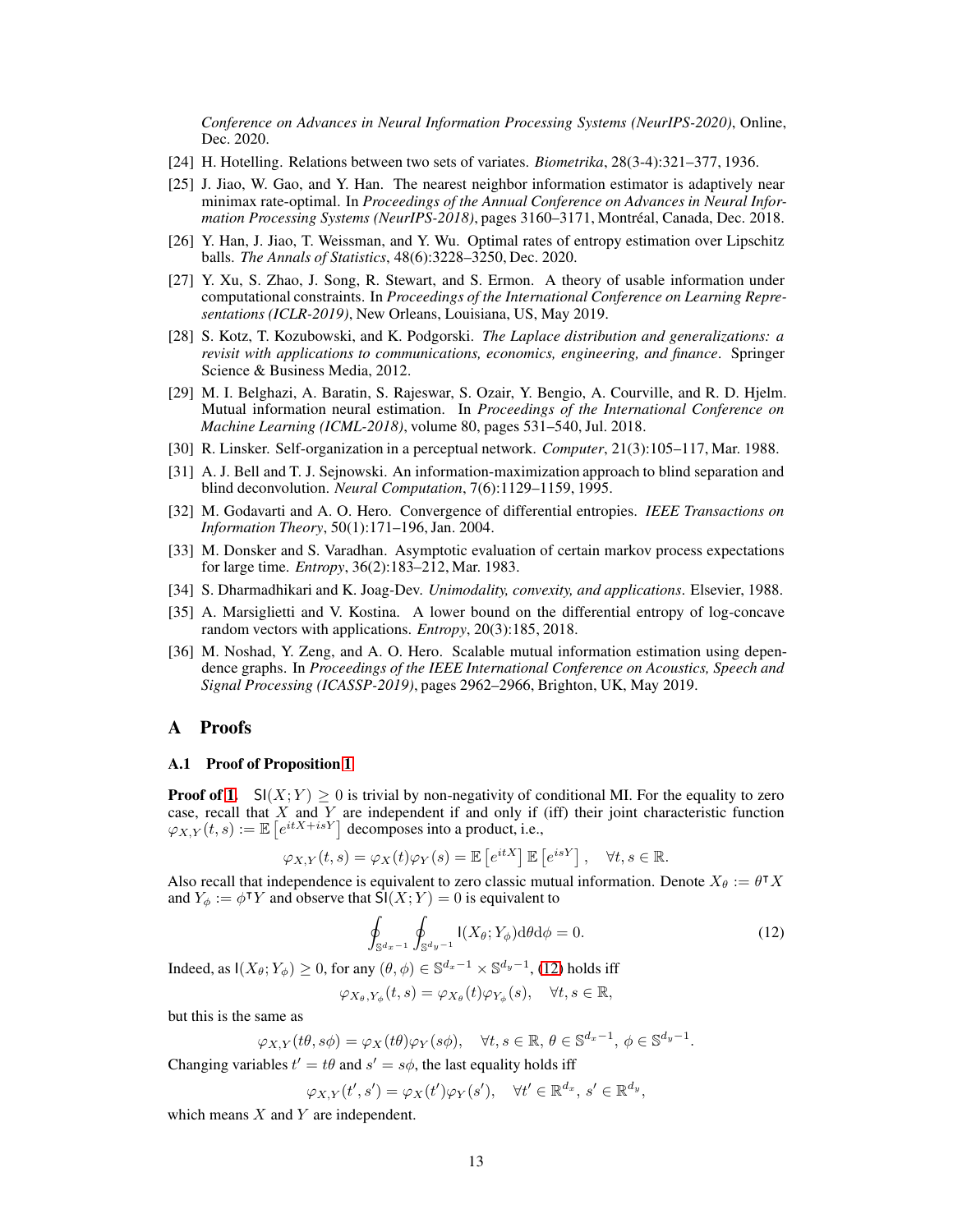**Proof of [2.](#page-3-4)** Since SMI is an average of projected MI terms we immediately have

$$
\inf_{\theta \in \mathbb{S}^{d_x-1}, \phi \in \mathbb{S}^{d_y-1}} I(\theta^{\intercal} X; \phi^{\intercal} Y) \leq \mathsf{SI}(X; Y) \leq \sup_{\theta \in \mathbb{S}^{d_x-1}, \phi \in \mathbb{S}^{d_y-1}} I(\theta^{\intercal} X; \phi^{\intercal} Y).
$$

By the DPI for classic MI we further upper bound the right-hand side (RHS) by  $I(X; Y)$ .

We further note that the infimum in the lower bound is always attained, as is thus a minimum. This is because for any  $(\theta_n, \phi_n), (\theta, \phi) \in \mathbb{S}^{d_x-1} \times \mathbb{S}^{d_y-1}$  with  $\theta_n \to \theta$  and  $\phi_n \to \phi$ , we have that  $(\theta_n^{\intercal} X, \phi_n^{\intercal} Y)$  converge to  $(\theta^{\intercal} X, \phi^{\intercal} Y)$  almost surely (in fact, surely) and therefore in distribution. Since MI is weakly lower semicontinuous, it attains a minimum on the compact set  $\mathbb{S}^{d_x-1} \times \mathbb{S}^{d_y-1}$ . To attain the supremum one must impose additional regularity on the Lebesgue density of  $P_{X,Y}$  to ensure that MI is continuous in the weak topology; see, e.g., [\[32,](#page-12-10) Theorem 1].

Proof of [3.](#page-3-5) This follows because conditional mutual information can be expressed as

$$
\mathsf{I}(X;Y|Z) = \mathbb{E}_Z \Big[ \mathsf{D}_{\mathsf{KL}} \big( P_{X,Y|Z}(\cdot|Z) \big\| P_{X|Z}(\cdot|Z) \otimes P_{Y|Z}(\cdot|Z) \big) \Big],
$$

and because the joint distribution of  $(\Theta^{\intercal} X, \Phi^{\intercal} Y)$  given  $\{\Theta = \theta, \Phi = \phi\}$  is  $(\pi^{\theta}, \pi^{\phi})_{\sharp} P_{X,Y}$ , while the corresponding conditional marginals are  $\pi_\sharp^\theta P_X$  and  $\pi_\sharp^\phi P_Y$ , respectively.

**Proof of [4.](#page-3-6)** We only prove the small chain rule; generalizing to  $n$  variables is straightforward. Consider:

$$
\begin{aligned} \mathsf{SI}(X,Y|Z) &= \mathsf{I}(\Theta^\intercal X, \Phi^\intercal Y; \Psi^\intercal Z | \Theta, \Phi, \Psi) \\ &= \mathsf{I}(\Theta^\intercal X; \Psi^\intercal Z | \Theta, \Phi, \Psi) + \mathsf{I}(\Phi^\intercal Y; \Psi^\intercal Z | \Theta, \Phi, \Psi, \Theta^\intercal X), \end{aligned}
$$

where the last equality is the regular chain rule. Since  $(X, Z, \Theta, \Psi)$  are independent of  $\Phi$ , we have

$$
I(\Theta^{\intercal} X; \Psi^{\intercal} Z | \Theta, \Phi, \Psi) = I(\Theta^{\intercal} X; \Psi^{\intercal} Z | \Theta, \Psi) = \mathsf{SI}(X; Z).
$$

We conclude the proof by noting that

$$
I(\Phi^{\mathsf{T}}Y; \Psi^{\mathsf{T}}Z | \Theta, \Phi, \Psi, \Theta^{\mathsf{T}}X) = \frac{1}{S_{d_x - 1}} \oint_{\mathbb{S}^{d_x - 1}} I(\Phi^{\mathsf{T}}Y; \Psi^{\mathsf{T}}Z | \Theta = \theta, \Phi, \Psi, \theta^{\mathsf{T}}X) d\theta
$$
  
= 
$$
\frac{1}{S_{d_x - 1}} \oint_{\mathbb{S}^{d_x - 1}} I(\Phi^{\mathsf{T}}Y; \Psi^{\mathsf{T}}Z | \Phi, \Psi, \theta^{\mathsf{T}}X) d\theta
$$
  
= 
$$
SI(Y; Z | X),
$$

where the penultimate equality is because  $(X, Y, Z, \Phi, \Psi)$  are independent of  $\Theta$ .

Proof of [5.](#page-3-7) By Definition [2,](#page-3-8) we have

$$
\mathsf{SI}(X_1,\ldots,X_n;Y_1,\ldots,Y_n)=\mathsf{I}(\Theta_1^{\mathsf{T}}X_1,\ldots,\Theta_n^{\mathsf{T}}X_n;\Phi_1^{\mathsf{T}}Y_1,\ldots,\Phi_n^{\mathsf{T}}Y_n|\Theta_1,\ldots,\Theta_n,\Phi_1,\ldots,\Phi_n),
$$

where the  $\Theta_i$ ,  $\Phi_i$  are all independent and uniform on their respective spheres. Now by mutual independence of the  $\Theta_i$ ,  $\Phi_i$  and  $(X_i, Y_i)$  across i,

$$
\begin{aligned} \mathsf{I}(\Theta_1^{\mathsf{T}} X_1, \dots, \Theta_n^{\mathsf{T}} X_n; \Phi_1^{\mathsf{T}} Y_1, \dots, \Phi_n^{\mathsf{T}} Y_n | \Theta_1, \dots, \Theta_n, \Phi_1, \dots, \Phi_n) &= \sum_{i=1}^n \mathsf{I}(\Theta_i^{\mathsf{T}} X_i; \Phi_i^{\mathsf{T}} Y_i | \Theta_i, \Phi_i) \\ &= \sum_{i=1}^n \mathsf{SI}(X_i; Y_i). \end{aligned}
$$

 $\Box$ 

<span id="page-13-0"></span>This concludes the proof.

## A.2 Maximum Sliced Entropy and Proof of Proposition [2](#page-4-4)

In this section we prove the extended claim stated next, which includes Proposition [2](#page-4-4) as the first item.

Proposition 5 (Max sliced entropy). *The following max sliced differential entropy statements hold.*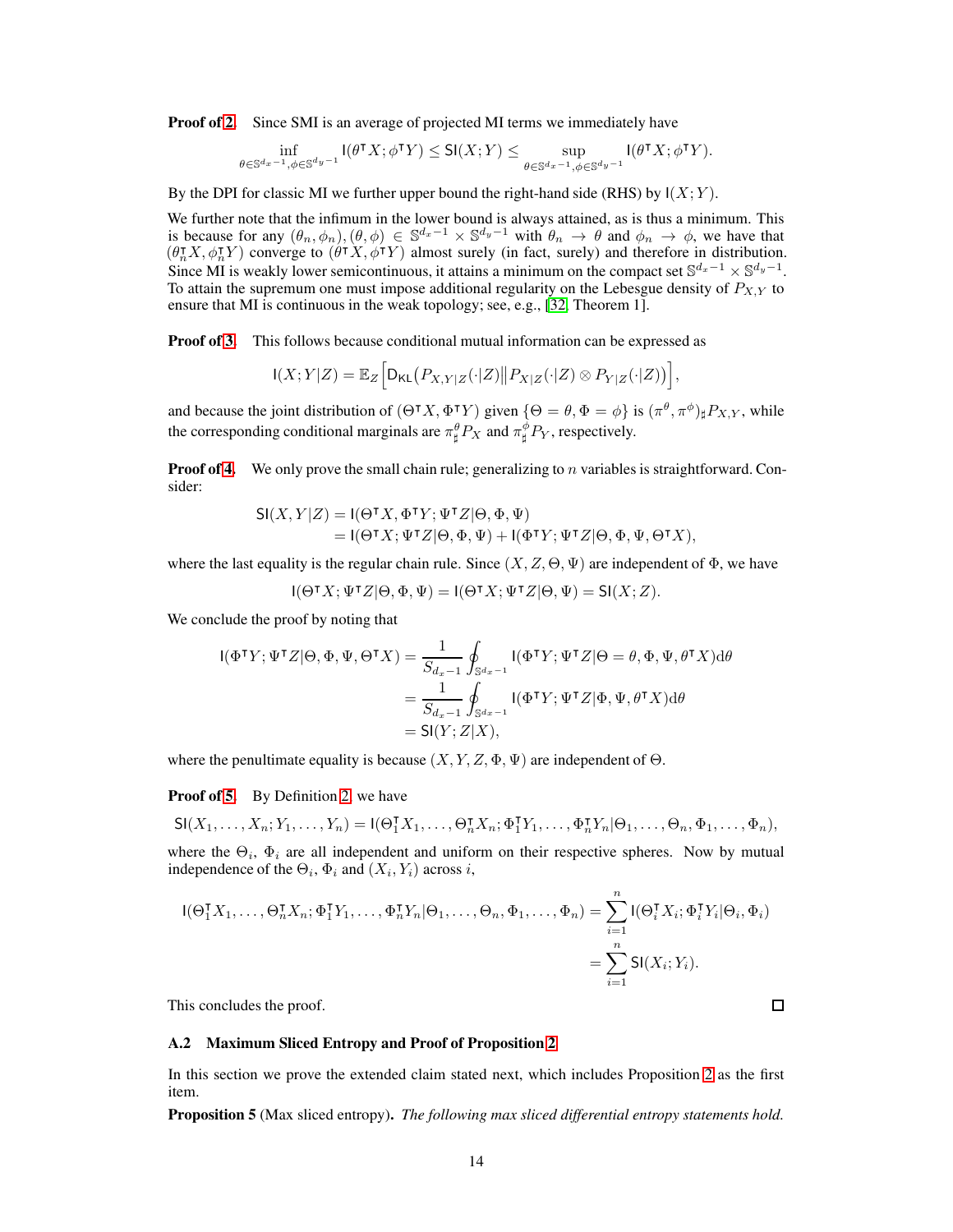*1. Mean and covariance:* Let  $\mathcal{P}_1(\mu, \Sigma) := \{ P \in \mathcal{P}(\mathbb{R}^d) : \text{supp}(P) = \mathbb{R}^d, \mathbb{E}_P[X] =$  $\mu$ ,  $\mathbb{E}[(X-\mu)(X-\mu)^{\intercal}] = \Sigma$  be the class of probability measures supported on  $\mathbb{R}^d$  with *fixed mean and covariance. Then*

$$
\underset{P \in \mathcal{P}_1(\mu, \Sigma)}{\arg \max} \mathsf{SH}(P) = \mathcal{N}(\mu, \Sigma),
$$

*i.e. the normal distribution maximizes sliced entropy inside*  $\mathcal{P}_1(\mu, \Sigma)$ *.* 

2. **Support contained in a ball:** Let  $\mathcal{P}_2(c,r) := \{P \in \mathcal{P}(\mathbb{R}^d) : \operatorname{supp}(P) \subseteq \mathbb{B}_d(c,r)\}\$  be the *class of probability measures supported inside a d-dimensional ball centered at*  $c \in \mathbb{R}^d$  *of radius*  $r > 0$  *(denoted by*  $\mathbb{B}_d(c, r)$ *). Then* 

$$
\underset{P \in \mathcal{P}_2(c,r)}{\arg \max} \mathsf{SH}(P) = \mathsf{Unif}\big(\mathbb{S}^{d-1}(c,r)\big),
$$

*i.e.* the uniform distribution on the surface of  $\mathbb{B}_d(c,r)$  maximizes sliced entropy in*side*  $\mathcal{P}_2(c,r)$ *.* 

3. **Expected absolute deviation:** Let  $\mathcal{P}_3(\mu, a) := \{P \in \mathcal{P}(\mathbb{R}^d) : \operatorname{supp}(P) = \mathbb{R}^d, \mathbb{E}_P[X] =$  $\mu$ ,  $\mathbb{E}_P[\theta^T(X-\mu)] = a$ ,  $\forall \theta \in \mathbb{S}^{d-1}$  be the class of probability measures supported on R <sup>d</sup> *with fixed mean and expected absolute deviation of the slice marginals from their mean. Then the sliced entropy inside* P<sup>3</sup> *is maximized by a* d*-dimensional symmetric multivariate Laplace distribution [\[28\]](#page-12-5) with characteristic function*

$$
\Phi(t;\mu,b) = \frac{e^{i\mu^\mathsf{T} t}}{1 + \frac{1}{2}bt^\mathsf{T} t}.
$$

*for some* b *depending on* a*.*

The interpretation of the  $\mathbb{E}_P[\theta^T(X-\mu)] = a, \forall \theta \in \mathbb{S}^{d-1}$  constraint in 3. is as follows. Note that if the constraint were only for  $\theta$ s in the cardinal directions (rather than for all  $\theta \in \mathbb{S}^{d-1}$ ), the constraint could be satisfied be the product of i.i.d. Laplace distributions. Unfortunately, the product of Laplace distributions is not a spherical distribution, so the condition would not be satisfied in general for non-cardinal  $\theta$ . To extend to all  $\theta$  on the sphere, it is necessary to find some distribution that is spherical but still has Laplace marginals, in other words, a collection of identically distributed Laplace r.v.s that are coupled such that the joint density is spherical. The Symmetric Multivariate Laplace distribution is exactly this distribution.

*Proof.* For any  $P \in \mathcal{P}(\mathbb{R}^d)$  and  $\theta \in \mathbb{S}^{d-1}$ , denote the distribution of the corresponding projection by  $P_{\theta} := \pi_{\sharp}^{\theta} P$ . For  $X \sim P$ , we interchangeably write  $H(X)$  and  $H(P)$  for entropy (similarly, for sliced entropy), and thus express sliced entropy as

<span id="page-14-0"></span>
$$
\mathsf{SH}(P) = \frac{1}{S_{d-1}} \oint_{\mathbb{S}^{d-1}} \mathsf{H}(P_{\theta}) \mathrm{d}\theta.
$$

**Proof of 1.** Note that for any  $P \in \mathcal{P}_1(\mu, \Sigma)$  and  $\theta \in \mathbb{S}^{d-1}$ , the mean and covariance of  $P_\theta$  is  $\theta^{\dagger} \mu$  and  $\theta^{\dagger} \Sigma \theta$ , respectively. Since the Gaussian distribution maximizes classic entropy over scalar distribution supported  $\mathbb R$  with a fixed (mean and) variance, we have  $H(P_\theta) \leq H(\mathcal N(\theta^\intercal \mu, \theta^\intercal \Sigma \theta)) =$  $\frac{1}{2} \log(2\pi e \theta^{\mathsf{T}} \Sigma \theta)$  for any  $\theta \in \mathbb{S}^{d-1}$ . Consequently,

$$
\mathsf{SH}(P) \le \frac{1}{S_{d-1}} \oint_{\mathbb{S}^{d-1}} \frac{1}{2} \log(2\pi e \theta^{\mathsf{T}} \Sigma \theta) \mathrm{d}\theta, \quad \forall P \in \mathcal{P}_1(\mu, \Sigma). \tag{13}
$$

Take  $P^* = \mathcal{N}(\mu, \Sigma) \in \mathcal{P}(\mu, \Sigma)$  and observe that for any  $\theta \in \mathbb{S}^{d-1}$ , we have  $P^*_{\theta} = \mathcal{N}(\theta^{\intercal}\mu, \theta^{\intercal}\Sigma\theta)$ . Therefore  $\mathsf{SH}(P^*)$  achieves the upper bound in [\(13\)](#page-14-0) and is the maximum sliced entropy distribution over  $\mathcal{P}_1(\mu, \Sigma)$ .

<span id="page-14-1"></span>**Proof of 2.** We first show that a maximum entropy distributions over  $\mathcal{P}_2(c, r)$  must be rationally invariant and simultaneously maximize the differential entropy associated with each slice. For  $X \sim P \in \mathcal{P}(\mathbb{R}^d)$  and an orthogonal matrix  $U \in \mathbb{R}^{d \times d}$ , denote (with some abuse of notation)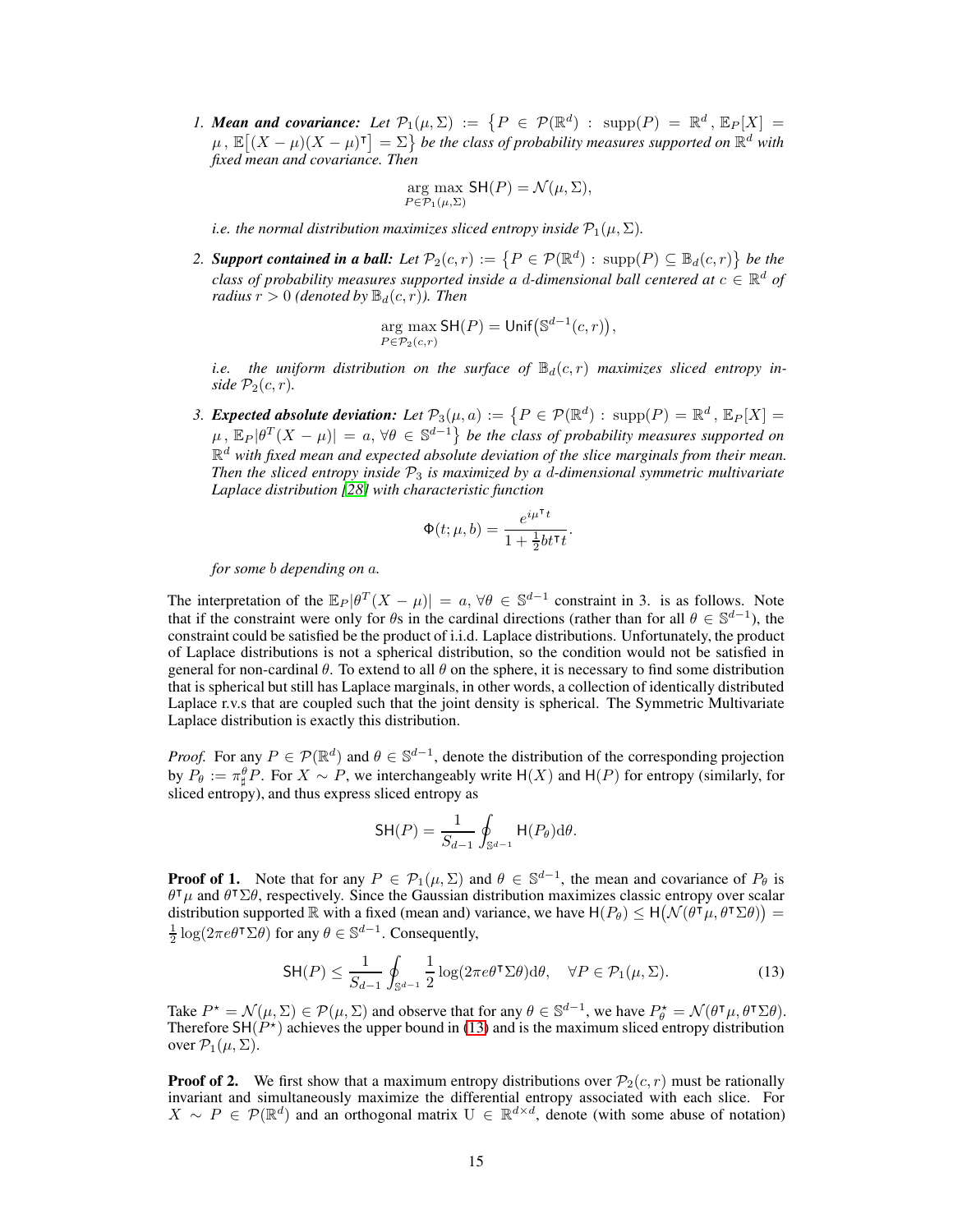the distribution of UX by  $U_{\sharp}P$ . Since the support constraint and the definition of sliced entropy are rotationally symmetric, if  $P \in \mathcal{P}_2(c, r)$  is a maximum sliced entropy distribution, then so is  $U_{\sharp}P$ , for any U orthogonal.

Assume  $P \in \mathcal{P}_2(c, r)$  maximizes sliced entropy. For any orthogonal  $U \in \mathbb{R}^{d \times d}$  define  $\mathcal{A}_U \subseteq \mathbb{S}^{d-1}$ as the set of  $\theta$  vectors for which the distribution of  $\theta^{\dagger} X$  and  $\theta^{\dagger} U X$  are different. Note that if P maximizes SH then the measure of  $A_U$  must be zero. Indeed, if this is not the case, consider the mixture distribution  $X^{\lambda} \sim P^{\lambda} := \lambda P + (1 - \lambda)U_{\sharp}P$ , and note that by convexity of entropy

> $H(\theta^{\intercal} X^{\lambda}) > \lambda H(\theta^{\intercal} X) + (1 - \lambda)H(\theta^{\intercal} X)$  $\forall \lambda \in (0, 1), \theta \in \mathcal{A}_{\text{U}}.$

Now, if  $A_U$  has positive measure, by the definition of sliced entropy we get

$$
\mathsf{SH}(X^\lambda) > \frac{1}{S^{d-1}}\oint_{\mathbb{S}^{d-1}}\big(\lambda\mathsf{H}(\theta^\intercal X) + (1-\lambda)\mathsf{H}(\theta^\intercal UX)\big)\text{d}\theta = \lambda\mathsf{SH}(X) + (1-\lambda)\mathsf{SH}(\mathsf{U} X) = \mathsf{SH}(X),
$$

violating the assumption that  $X \sim P$  is a maximum sliced entropy distribution. Hence  $X \sim P$  is rotationally invariant and has  $H(\theta^{\intercal} X)$  invariant with  $\theta$ , as claimed.

In what follows, we set  $c = 0$ , the general case is recovered by the translation invariance of entropy. For  $d = 3$ , by Archimedes' Hat Box Theorem, the projection of the distribution Unif( $\mathbb{S}^2(0, r)$ ) onto any  $\theta$  yields  $\theta^{\intercal} X \sim \text{Unif}([-r,r])$ , the entropy-maximizing distribution for the slice. Thus,  $P = \text{Unif}(\mathbb{S}^2(0,r))$  maximizes SH for  $d = 3$ .

For dimensions  $d > 3$ , by symmetry we may consider  $\theta$  of the form  $(\theta_1 \theta_2 \theta_3 \theta \dots 0)^\intercal$ . Let  $X \sim P$ for some rotationally-symmetric distribution P. Observe that

$$
\theta^T X = (\theta_1 \theta_2 \theta_3)(X_1 X_2 X_3)^{\mathsf{T}} = (\theta_1 \theta_2 \theta_3) ||(X_1 X_2 X_3)||_2 \left(\frac{(X_1 X_2 X_3)^{\mathsf{T}}}{||(X_1 X_2 X_3)||_2}\right)
$$

.

Define  $R = ||(X_1 X_2 X_3)||_2$ ,  $\bar{\theta} = (\theta_1 \theta_2 \theta_3)^{\dagger}$ , and  $\bar{X} = \frac{(X_1 X_2 X_3)^{\dagger}}{||(X_1 X_2 X_3)||_2}$  $\frac{(X_1 X_2 X_3)^n}{\|(X_1 X_2 X_3)\|_2}$ . By the spherical symmetry of P, we have that  $\bar{X} \sim \text{Unif}(\mathbb{S}^2(0,1))$  and is independent of R. Let  $\rho$  be the probability distribution of R, and recall that  $supp(\rho) = [0, r]$ .

For any fixed  $\bar{\theta}$  and  $R = r$ , by Archimedes' Hat Box Theorem,  $r\bar{\theta}^T \bar{X} \sim \text{Unif}([-r,r])$ . By independence, the density g of  $R\overline{\theta}^T\overline{X}$  is then

$$
g(t) = \int_0^1 \frac{1}{2\alpha} 1\!\!1_{\{|t| \leq \alpha\}} d\rho(\alpha), \quad t \in [-r, r],
$$

where  $\mathbb{1}_A$  is the indicator of A. Observe that g is symmetric about 0 and is monotonically nonincreasing away from 0.

We next show that transporting mass in  $\rho$  to larger radii values cannot decrease entropy. Let  $\epsilon > 0$ and consider moving mass  $\epsilon$  in  $\rho$  from location  $\alpha$  to  $\alpha' > \alpha$ , changing g to g'. Doing so decreases g by  $\epsilon(1/(2\alpha) - 1/(2\alpha'))$  on the interval  $t \in (-\alpha, \alpha)$ , and increases it by  $\epsilon/(2\alpha')$  on the intervals  $t \in [-\alpha', -\alpha) \cup (\alpha, \alpha']$ . Furthermore, both g and g' monotonically nonincrease away from 0. At  $t = \alpha, -\alpha$ , set  $g = g'$ . The corresponding change in entropy is

$$
H(g') - H(g) = \int g \log g - g' \log g' dt
$$
  
= 
$$
2 \int_{\alpha}^{\alpha'} [g \log g - g' \log g'] dt + 2 \int_{0}^{\alpha} [g \log g - g' \log g'] dt
$$
 (14)

We bound these terms separately. Since  $g, g'$  are both monotonically non-increasing away from 0,

$$
\int_{\alpha}^{\alpha'} [g \log g - g' \log g'] dt \ge \int_{\alpha}^{\alpha'} \left[ g \log g - g' \left( \log g + \frac{g' - g}{g} \right) \right] dt
$$

$$
= \int_{\alpha}^{\alpha'} \left[ (g - g') \left( \log g + \frac{g'}{g} \right) \right] dt
$$

$$
= -\frac{\epsilon}{2\alpha'} \int_{\alpha}^{\alpha'} \left[ \log g + \frac{g'}{g} \right] dt
$$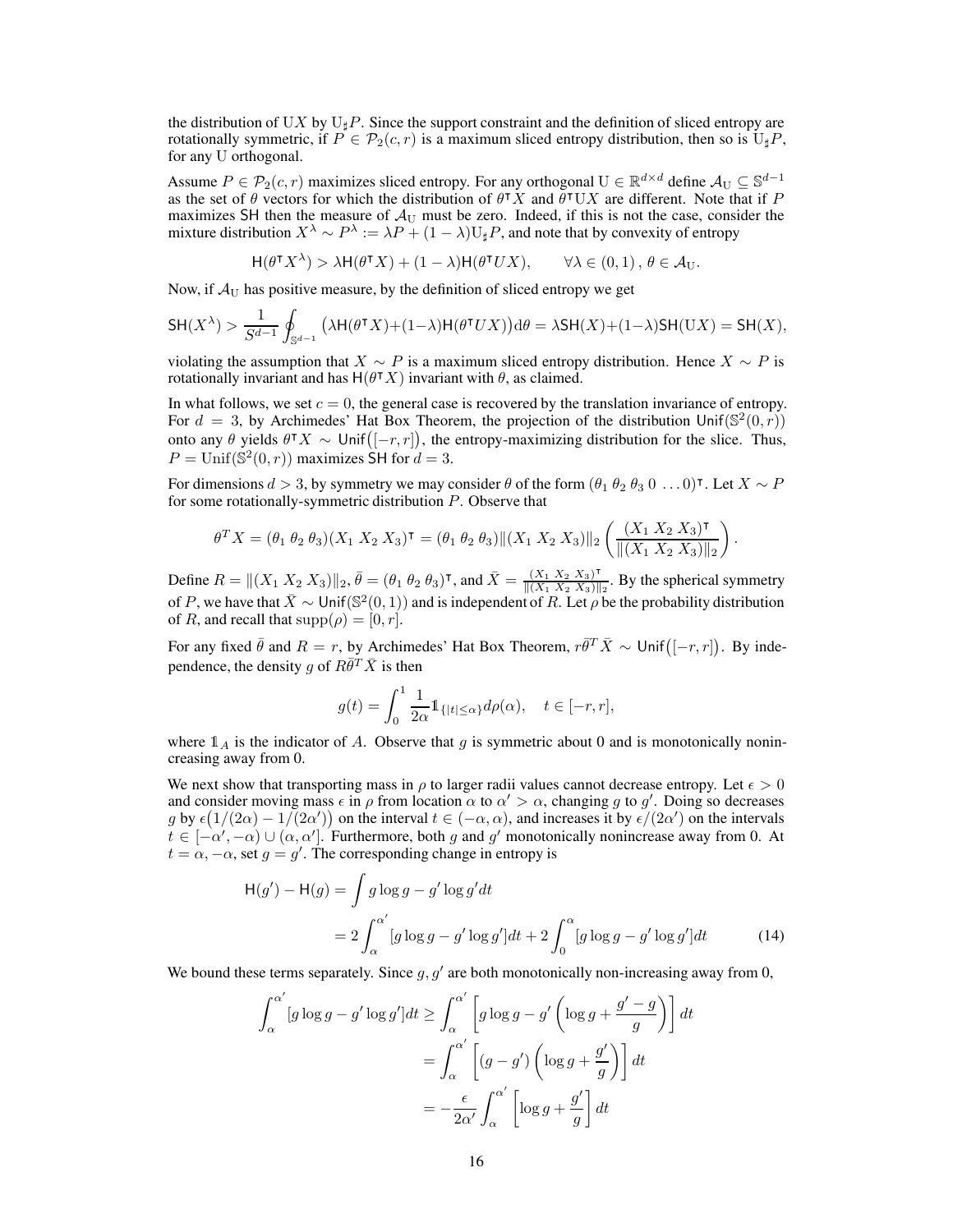$$
\geq -\frac{\epsilon}{2\alpha'}(\alpha' - \alpha) \left[ \log g(\alpha) + \frac{g'(\alpha)}{g(\alpha)} \right]
$$

$$
= -\frac{\epsilon}{2\alpha'}(\alpha' - \alpha) \left[ \log g(\alpha) + 1 \right]
$$
(15)

where we have used the concavity of log to upper bound  $\log g' \leq \log g + (g' - g)/g$ . Similarly, we have

$$
\int_0^{\alpha} [g \log g - g' \log g'] dt \ge \int_0^{\alpha} \left[ g \log g - g' \left( \log g + \frac{g' - g}{g} \right) \right] dt
$$
  
\n
$$
= \int_0^{\alpha} \left[ (g - g') \left( \log g + \frac{g'}{g} \right) \right] dt
$$
  
\n
$$
= \epsilon \left( \frac{1}{2\alpha} - \frac{1}{2\alpha'} \right) \int_0^{\alpha} \left[ \log g + \frac{g'}{g} \right] dt
$$
  
\n
$$
\ge \epsilon \left( \frac{1}{2\alpha} - \frac{1}{2\alpha'} \right) \alpha \left[ \log g(\alpha) + \frac{g'(\alpha)}{g(\alpha)} \right]
$$
  
\n
$$
= \epsilon \left( \frac{1}{2\alpha} - \frac{1}{2\alpha'} \right) \alpha \left[ \log g(\alpha) + 1 \right]
$$
(16)

Substituting [\(15\)](#page-14-1) and [\(16\)](#page-14-1) into [\(14\)](#page-14-1) yields

$$
\mathsf{H}(g') - \mathsf{H}(g) \ge 2 \left[ \epsilon \alpha \left( \frac{1}{2\alpha} - \frac{1}{2\alpha'} \right) - \frac{\epsilon}{2\alpha'} (\alpha' - \alpha) \right] \left[ \log g(\alpha) + 1 \right] = 0.
$$

Thus, entropy cannot decrease by moving the mass in  $\rho$  to larger R values. Note that for any spherically symmetric  $X \sim P$  supported in  $\mathbb{S}^{d-1}(0,r)$ , the transformation  $X' \leftarrow r \frac{X}{\|X\|_2}$  yields  $R' = ||(X'_1 \, X'_2 \, X'_3)||_2 = ||\frac{r}{||X||_2}(X_1 \, X_2 \, X_3)||_2 = \frac{r}{||X||_2}R$ , i.e. since  $||X||_2 \le r$  the transformation uniformly increases R (and thus H(g)), with no change to the distribution of  $\overline{X}$ . Therefore,  $P =$ Unif( $\mathbb{S}^{d-1}(0,r)$ ) is the maximum sliced-entropy distribution.

**Proof of 3.** Similar to the Gaussian case of Claim 1, we use the fact that the maximum entropy distribution satisfying  $\mathbb{E}|X - \mu| = a$  is the (univariate) Laplace distribution. To maximize the sliced entropy, we thus seek a distribution P that results in each  $\theta^T X$  having the same Laplace distribution. Since linear projections of the isotropic Symmetric Multivariate Laplace distribution [\[28\]](#page-12-5) are all univariate Laplace distributions with the same parameter, this is a maximum sliced entropy distribution for the class. Unfortunately we could not find the exact parameter conversion  $(b$  required to achieve  $a)$  in the literature.

#### $\Box$

## <span id="page-16-0"></span>A.3 Proof of Proposition [3](#page-4-3)

Denote  $X_{\Theta} := \Theta^{\dagger} X$  and  $X_{\Phi} := \Phi^{\dagger} X$  and observe that  $P_{X_{\Theta}, Y_{\Phi} | \Theta, \Phi} (\cdot, \cdot | \theta, \phi) = (\pi^{\theta}, \pi^{\phi})_{\sharp} P_{X, Y}$ . Consider the following two joint distribution:

$$
P_{\Theta, \Phi, X_{\Theta}, Y_{\Phi}} = P_{\Theta, \Phi} \times P_{X_{\Theta}, Y_{\Phi} | \Theta, \Phi}
$$
  

$$
Q_{\Theta, \Phi, X_{\Theta}, Y_{\Phi}} = P_{\Theta, \Phi} \times P_{X_{\Theta} | \Theta} \times P_{Y_{\Phi} | \Phi},
$$

where  $P_{\Theta, \Phi} = \text{Unif}(\mathbb{S}^{d_x-1}) \times \text{Unif}(\mathbb{S}^{d_y-1})$ , while  $P_{X_{\Theta}|\Theta}$  and  $P_{Y_{\Phi}|\Phi}$  are the conditional marginals of  $P_{X_{\Theta},Y_{\Phi}|\Theta,\Phi}$ . By Claim 3 from Proposition [1,](#page-3-0) we have

$$
\mathsf{SI}(X;Y) = \mathsf{D}_{\mathsf{KL}}\big(P_{X_{\Theta},Y_{\Phi}|\Theta,\Phi}\big\|P_{X_{\Theta}|\Theta}\otimes P_{Y_{\Phi}|\Phi}\big|P_{\Theta,\Phi}\big) = \mathsf{D}_{\mathsf{KL}}\big(P_{\Theta,\Phi,X_{\Theta},Y_{\Phi}}\big\|Q_{\Theta,\Phi,X_{\Theta},Y_{\Phi}}\big),
$$

where the last step using the KL divergence chain rule. The proof is concluded by invoking the Donsker-Varadhan representation for KL divergence [\[33\]](#page-12-11)

$$
\mathsf{D}_{\mathsf{KL}}(P\|Q) = \sup_g \mathbb{E}_P[g] - \log \left( \mathbb{E}_Q[e^g] \right).
$$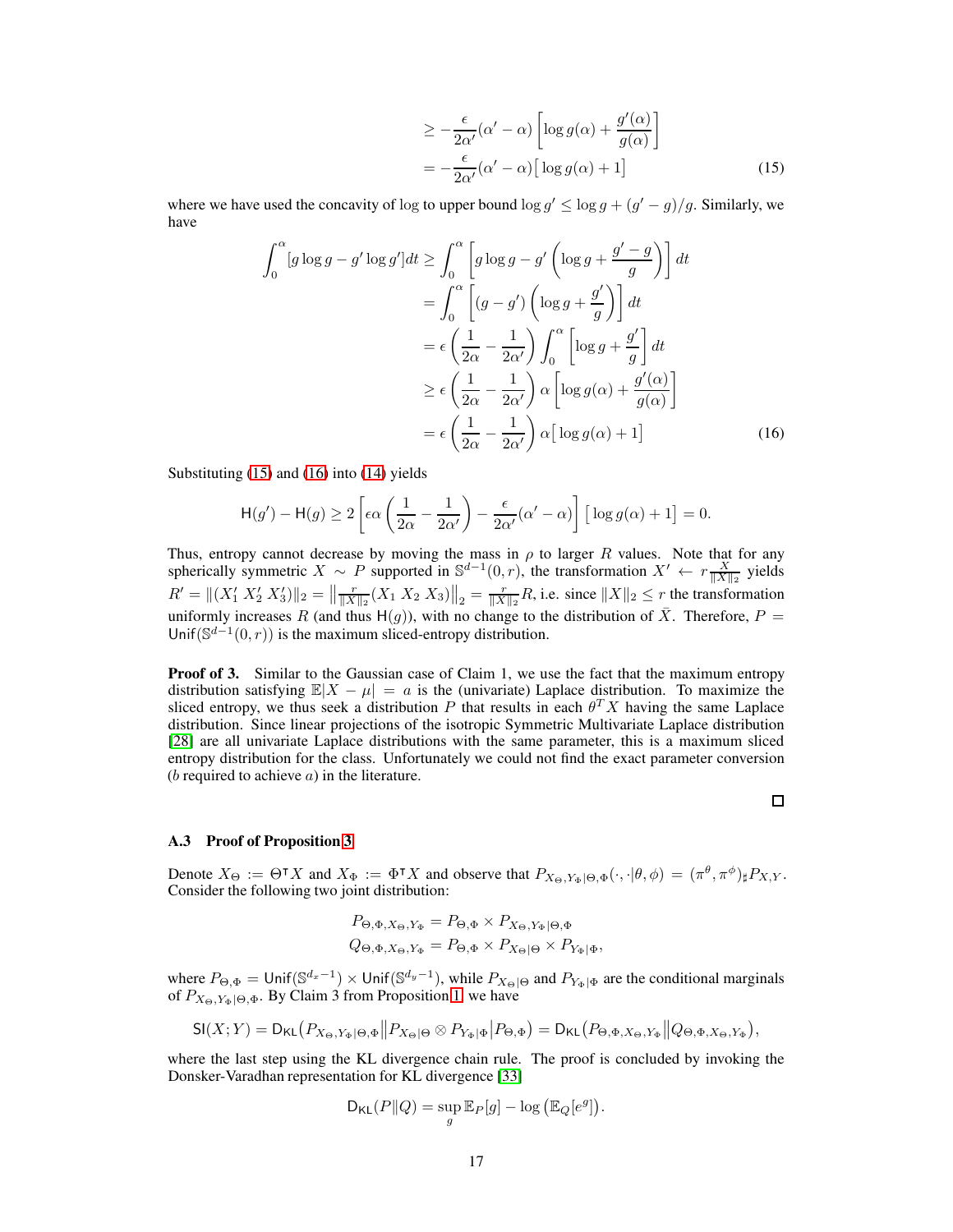Remark 9 (Max-sliced MI). *A similar variational form can be established for max-sliced MI, i.e.,*  $\sup_{\theta, \phi}$  I( $\theta$ <sup>T</sup>X;  $\phi$ <sup>T</sup>Y). In that case the variation representation is

$$
\sup_{g \in \mathcal{G}_{\text{proj}}} \mathbb{E}\big[g(X,Y)\big] - \log \left(\mathbb{E}\big[e^{g(\tilde{X},\tilde{Y})}\big]\right),\,
$$

with  $\mathcal{G}_{\text{proj}} := \{ g \circ (\pi^{\theta}, \pi^{\phi}) : ( \theta, \phi) \in \mathbb{S}^{d_x - 1} \times \mathbb{S}^{d_y - 1}, g : \mathbb{R}^2 \to \mathbb{R} \}$  is the class of projecting *functions. The derivation is similar and is thus omitted.*

#### <span id="page-17-0"></span>A.4 Proof of Theorem [1](#page-5-0)

Denote  $I_{X,Y}(\theta,\phi) := I(\theta^{\intercal} X; \phi^{\intercal} Y)$  and notice that  $\mathbb{E}\big[I_{XY}(\Theta,\Phi)\big] = \mathsf{SI}(X;Y)$ , where  $(\Theta,\Phi) \sim$ Unif $(\mathbb{S}^{d_x-1})$   $\otimes$  Unif $(\mathbb{S}^{d_y-1})$ . By the triangle inequality we have

$$
\left|\mathsf{SI}(X;Y)-\widehat{\mathsf{SI}}_{n,m}\right|\leq\left|\mathsf{SI}(X;Y)-\frac{1}{m}\sum_{i=1}^{m}\mathsf{I}_{XY}(\Theta_i,\Phi_i)\right|+\left|\frac{1}{m}\sum_{i=1}^{m}\mathsf{I}_{XY}(\Theta_i,\Phi_i)-\widehat{\mathsf{SI}}_{n,m}\right|.
$$

For the first term, since  $\{(\Theta_i, \Phi_i)\}_{i=1}^m$  are i.i.d., we obtain

$$
\mathbb{E}\left[\left|\mathsf{SI}(X;Y) - \frac{1}{m}\sum_{i=1}^{m}\mathsf{I}_{XY}(\Theta_i,\Phi_i)\right|\right] \leq \sqrt{\frac{1}{m}\mathsf{var}\big(\mathsf{I}_{XY}(\Theta,\Phi)\big)} \leq \frac{M}{2\sqrt{m}}
$$

uniformly over  $P_{X,Y} \in \mathcal{F}_d(M)$ , where the last step follows because  $0 \leq I_{XY}(\Theta,\Phi) \leq I(X;Y) \leq I(X;Y)$  $M$  a.s.

For the second term, recall the notation  $X_{\theta} := \theta^{\dagger} X$  and  $Y_{\phi} := \phi^{\dagger} Y$ , and observe that

$$
\mathbb{E}\left[\left|\frac{1}{m}\sum_{i=1}^{m}I_{XY}(\Theta_i,\Phi_i)-\widehat{\mathsf{Sl}}_{n,m}\right|\right] \leq \frac{1}{m}\sum_{i=1}^{m}\mathbb{E}\left[\left|I_{XY}(\Theta_i,\Phi_i)-\widehat{I}_{XY}(\Theta_i,\Phi_i)\right|\right] \leq \max_{\theta,\phi}\mathbb{E}\left[\left|I(X_{\theta};Y_{\phi})-\widehat{I}(X_{\theta}^n,Y_{\phi}^n)\right|\right],
$$

where  $(X_\theta^n, Y_\phi^n)$  are pairwise i.i.d. samples of  $(X_\theta, Y_\phi) \sim (\pi^\theta, \pi^\phi)_\sharp P_{X,Y}$ . This falls under the MI risk bound from [\(5\)](#page-4-2), yielding a bound of  $\delta(n)$ .  $\Box$ 

#### <span id="page-17-1"></span>A.5 Proof of Corollary [1](#page-5-3)

The bounded MI assumption in the definition of  $\mathcal{F}_d(M)$  can be relaxed to a bounded the max-SMI, i.e.,

$$
\max_{\theta \in \mathbb{S}^{d_x-1}, \phi \in \mathbb{S}^{d_y-1}} \mathsf{I}(\theta^{\intercal} X; \phi^{\intercal} Y) \leq M.
$$

We next derive a uniform bound (over  $(\theta, \phi) \in \mathbb{S}^{d_x - 1} \times \mathbb{S}^{d_y - 1}$ ) on

$$
I(\theta^{\mathsf{T}} X; \phi^{\mathsf{T}} Y) = h(\theta^{\mathsf{T}} X) + h(\phi^{\mathsf{T}} Y) - h(\theta^{\mathsf{T}} X, \phi^{\mathsf{T}} Y).
$$

Since the Gaussian distribution maximize sliced (differential) entropy under a second moment constraint, we have

$$
h(\theta^{\intercal} X) + h(\phi^{\intercal} Y) \leq \frac{1}{2} \log \left( (2\pi e)^2 (\theta^{\intercal} \Sigma_X \theta)(\phi^{\intercal} \Sigma_Y \phi) \right).
$$

For the joint entropy, recall that log-concavity is preserved under affine transformations of coordi-nates and marginalization [\[34,](#page-12-12) Lemma 2.1]. Therefore  $(\pi^{\theta}, \pi^{\phi})_{\sharp} P_{X,Y}$  is also log-concave, and by Theorem 4 of [\[35\]](#page-12-13) we obtain

$$
h(\theta^{\intercal} X, \phi^{\intercal} Y) \geq \frac{1}{2} \log \left( \frac{e^4}{32} \left( (\theta^{\intercal} \Sigma_X \theta)(\phi^{\intercal} \Sigma_Y \phi) - (\theta^{\intercal} \Sigma_{XY} \phi)(\phi^{\intercal} \Sigma_{YX} \theta) \right) \right).
$$

Combining the two bounds we obtain

$$
\mathsf{I}(\theta^\intercal X; \phi^\intercal Y) \leq \frac{1}{2} \log \left( \frac{\pi^2}{8} \frac{(\theta^\intercal \Sigma_X \theta)(\phi^\intercal \Sigma_Y \phi)}{(\theta^\intercal \Sigma_X \theta)(\phi^\intercal \Sigma_Y \phi) - (\theta^\intercal \Sigma_{XY} \phi)^2} \right)
$$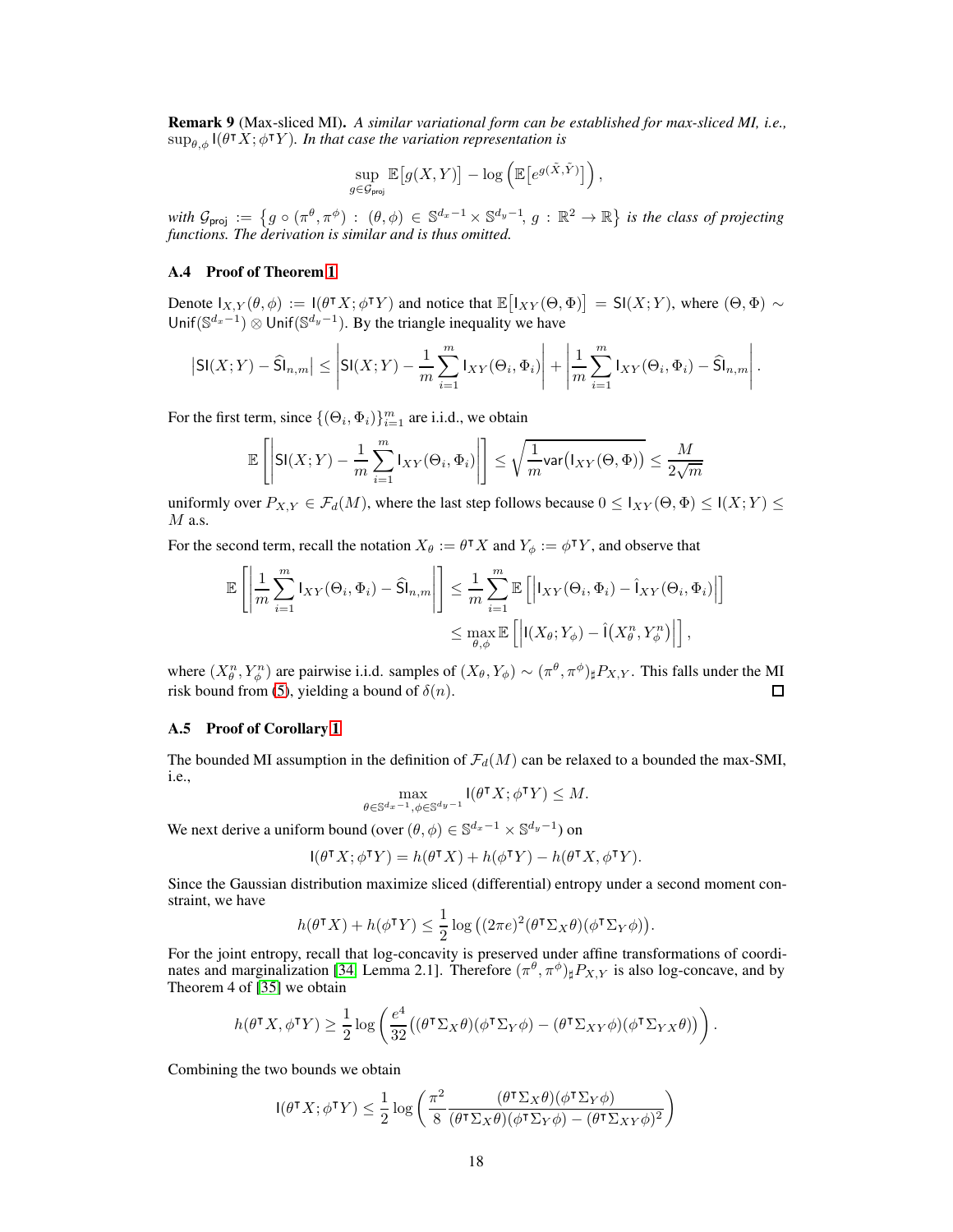$$
= \frac{1}{2} \log \left( \frac{\pi^2}{8} \frac{1}{1 - \rho^2(\theta^{\mathsf{T}} X, \phi^{\mathsf{T}} Y)} \right)
$$
  

$$
\leq \frac{1}{2} \log \left( \frac{\pi^2}{8} \frac{1}{1 - \rho_{\mathsf{CCA}}^2(X, Y)} \right),
$$

<span id="page-18-0"></span>from which the claim follows.

#### A.6 Proof of Corollary [2](#page-6-1)

The main idea is to use Theorem 2 from [\[26\]](#page-12-2) to control the estimation error of each differential entropy in the decomposition of  $I(\theta^{\intercal} X; \phi^{\intercal} Y)$ , where  $(\theta, \phi) \in \mathbb{S}^{d_x-1} \times \mathbb{S}^{d_y-1}$ . To that end, we first show that since  $p_{X,Y} \in \text{Lip}_{s,p,d_x+d_y}(L)$  (by assumption), any of its projections also belong to a generalized Lipschitz class as well of the appropriate dimension. To state the result, let  $p_{X_{\theta}}, p_{Y_{\phi}}$ and  $p_{X_{\theta},Y_{\phi}}$  be the density of  $\theta^{\dagger} X$ ,  $\phi^{\dagger} Y$ , and  $(\theta^{\dagger} X, \phi^{\dagger} Y)$ , respectively.

<span id="page-18-1"></span>**Lemma 1** (Lipschitzness of projections). *If*  $p_{X,Y} \in \text{Lip}_{s,p,d_x+d_y}(L)$ *, then*  $p_{X_\theta}, p_{Y_\phi} \in \text{Lip}_{s,p,1}(L)$ *,*  $and p_{X_{\theta},Y_{\phi}} \in \textsf{Lip}_{s,p,2}(L)$ *, for any*  $(\theta, \phi) \in \mathbb{S}^{d_x-1} \times \mathbb{S}^{d_y-1}$ *.* 

*Proof.* We present the derivation for  $p_{X_{\theta},Y_{\phi}}$ ; the proof for  $p_{X_{\theta}}$  and  $p_{Y_{\phi}}$  is similar. Note that Def-inition [4](#page-5-4) is invariant to rotations of both the  $X$  and  $Y$ . Hence, without loss of generality, we may assume that  $\theta$  and  $\phi$  are both canonical unit vectors, e.g., both equal  $e_1 = (1 \ 0 \ \ldots 0)$  of the appropriate dimension. Consequently,  $\theta^{\intercal} X = X_1$  and  $\phi^{\intercal} Y = Y_1$ . Denote  $x_2 := (x_2 \dots x_{d_x})$  and  $y_{2} := (y_2 \dots y_{d_y})$  and write

$$
p_{X_{\theta},Y_{\phi}}(x_1,y_1) = \int_{[0,1]^{d'}} p_{X,Y}(x,y) \mathrm{d}x_2 \mathrm{d}y_2,
$$

where  $d' = d_x + d_y - 2$  and we have used the fact that  $\theta^{\intercal} X = X_1$  and  $\phi^{\intercal} Y = Y_1$ . Finally, for each  $x_1, y_1 \in [0, 1]^2$ , we denote  $p^{(x_1, y_1)}(x_{.2}, y_{.2}) := p_{X,Y}(x_1, x_{.2}, y_1, y_{.2})$ .

We now bound the norms that make up the definition of the generalized Lipschitz class. First, consider

$$
||p_{\theta,\phi}||_{p,2} = \left\| \int_{[0,1]^{d'}} p^{(\cdot,\cdot)}(x_{:2}, y_{:2}) dx_{:2} dy_{:2} \right\|_{p,2}
$$
  
 
$$
\leq \left( \int_{[0,1]^{2}} \left( \int_{[0,1]^{d'}} \left( p^{(x_{1}, y_{1})}(x_{:2}, y_{:2}) \right)^{p} dx_{:2} dy_{:2} \right) dx_{1} dy_{1} \right)^{1/p}
$$
  
\n
$$
= ||p_{X,Y}||_{p,d_{x}+d_{y}},
$$

where the 2nd step follows because  $\int_{[0,1]^{d'}} p^{(x_1,y_1)}(x_{.2}, y_{.2}) dx_{.2} dy_{.2} \le ||p^{(x_1,y_1)}||_{p,d'}$  by Jensen's inequality. Similarly, denoting by  $e \in \mathbb{R}^d$  the vector that has 1's in its first and  $(d_x+1)$ th coordinates and 0's otherwise, for any  $(x_1, y_1) \in [0, 1]^2$ , we have

$$
\left|\Delta_{t(1\;1)}^r p_{\theta,\phi}(x_1,y_1)\right|\leq \int_{[0,1]^{d'}} \left|\Delta_{te}^r p^{(x_1,y_1)}(x_{:2},y_{:2})\right| {\rm d}x_{:2}{\rm d}y_{:2}\leq \left\|\Delta_{te}^r p^{(x_1,x_2)}\right\|_{p,d'},
$$

where the last step uses Jensen's inequality once more. Having that, we obtain

$$
\|\Delta_{te}^r p_{\theta,\phi}\|_{p,2} \leq \left(\int_{[0,1]^2} \left\|\Delta_{te}^r p^{(x_1,y_1)}\right\|_{p,d'}^p \mathrm{d}x_1 \mathrm{d}y_1\right)^{1/p} = \|\Delta_{te}^r p_{X,Y}\|_{p,d_x+d_y}.
$$

Consequently  $||p_{\theta,\phi}||_{\text{Lip}_{p,s,2}} \le ||p_{X,Y}||_{\text{Lip}_{p,s,d_x+d_y}} \le L$ , for all  $(\theta,\phi) \in \mathbb{S}^{d_x-1} \times \mathbb{S}^{d_y-1}$ , as required.  $\Box$ 

Based on the lemma, we may invoke [\[26,](#page-12-2) Theorem 2] to obtain error bounds on the estimation of the sliced entropy terms that comprise SMI. We first restate the result of [\[26\]](#page-12-2): if  $X \sim p_X \in$ 

19

 $\Box$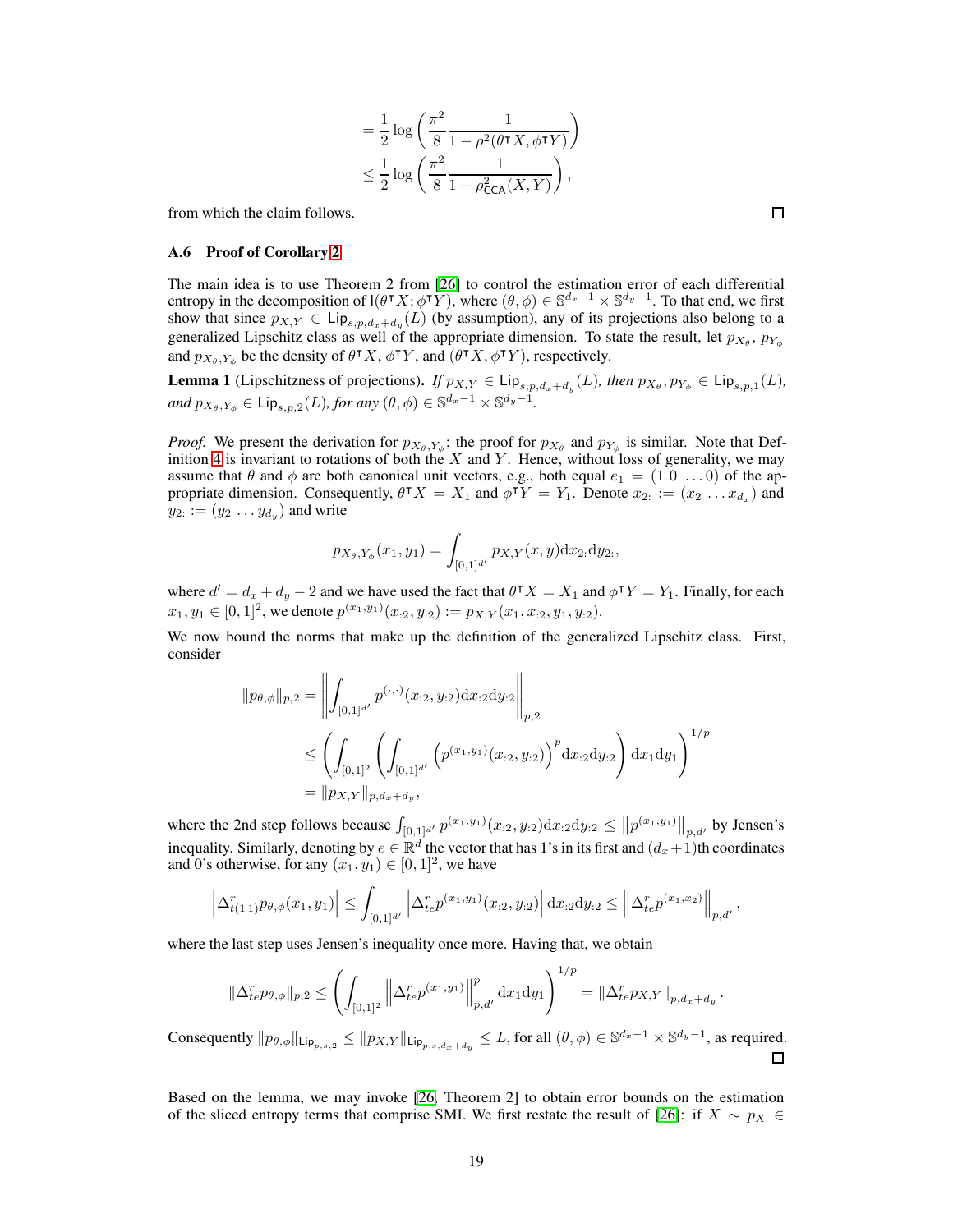Lip<sub>p,s,d</sub>(L), for  $d \in \mathbb{N}$ ,  $s \in (0,2]$ ,  $p \in [2,\infty)$ , is  $\beta$ -sub-Gaussian<sup>[5](#page-19-1)</sup>,  $\beta > 0$ , and satisfies the tail bound  $\int_{\mathbb{R}^d} e^{\beta ||x||^2} p_X(x) dx \leq L$ , then

<span id="page-19-2"></span>
$$
\left(\mathbb{E}\left[\left(\hat{\mathsf{H}}(X^n) - \mathsf{H}(X)\right)^2\right]\right)^{\frac{1}{2}} \le C\left((n\log n)^{-\frac{s}{s+d}}(\log n)^{\frac{d}{2}\left(1-\frac{d}{p(s+d)}\right)} + n^{-\frac{1}{2}}\right),\tag{17}
$$

for a constant C depending only on s, p, d,  $\beta$ , L.

Note that  $p_{X_{\theta}}, p_{X_{\theta},Y_{\phi}}$ , and  $p_{Y_{\phi}}$ , for any  $(\theta, \phi) \in \mathbb{S}^{d_x-1} \times \mathbb{S}^{d_y-1}$ , are compactly supported and hence sub-Gaussian (with a sub-Gaussian constant and tail bound that depend only on  $d$  and  $L$ ). Lemma [1](#page-18-1) then implies that  $H(\theta^{\intercal} X)$ ,  $H(\phi^{\intercal} Y)$ , and  $H(\theta^{\intercal} X, \phi^{\intercal} Y)$  can all be estimated within the framework of [\[26\]](#page-12-2) under the error bound from [\(17\)](#page-19-2). Denoting the respective estimators by adding a hat to the differential entropy notation and letting  $e_{\theta}$ ,  $e_{\phi}$ , and  $e_{\theta,\phi}$  be their  $L_2$  errors, we obtain

$$
\max\left\{ \mathbf{e}_{\theta}, \mathbf{e}_{\phi}, \mathbf{e}_{\theta, \phi} \right\} \le C\left( (n \log n)^{-\frac{s}{s+2}} (\log n)^{\left(1 - \frac{2}{p(s+2)}\right)} + n^{-\frac{1}{2}} \right), \quad \forall (\theta, \phi) \in \mathbb{S}^{d_x - 1} \times \mathbb{S}^{d_y - 1}.
$$
\n(18)

Here we used the fact that the rate is dominated by the error in estimating the 2-dimensional differential entropy  $H(\theta^{\intercal} X, \phi^{\intercal} Y)$ . Recall that the considered MI estimator relies on the decomposing

<span id="page-19-3"></span>
$$
I(\theta^{\mathsf{T}} X' \phi^{\mathsf{T}} Y) = H(\theta^{\mathsf{T}} X) + H(\phi^{\mathsf{T}} Y) - H(\theta^{\mathsf{T}} X, \phi^{\mathsf{T}} Y)
$$

<span id="page-19-0"></span>and estimating each sliced entropy separately. Bounding the MI estimation error via [\(18\)](#page-19-3) produces the result.

#### A.7 Proof of Proposition [4](#page-6-3)

**Proof of 1.** By Part 2 of Proposition [1,](#page-3-0) we have

$$
\mathsf{SI}(A_x X + b_x; A_y Y + b_y) \le \sup_{\theta, \phi} \mathsf{I}(\theta^{\mathsf{T}}(A_x X + b_x); \phi^{\mathsf{T}}(A_y Y + b_y))
$$
  

$$
\le \sup_{\theta, \phi} \mathsf{I}(\theta^{\mathsf{T}} X; \phi^{\mathsf{T}} Y),
$$

where in the last step we have used the DPI of classic MI. Now, let  $\{(\theta_i, \phi_i)\}_{i=1}^{\infty}$  be a sequence converging to the supremum of  $I(\theta^{\intercal} X; \phi^{\intercal} Y)$ . Set  $b_y = b_x = 0$ , and consider the sequence  $\{(A_x^i, A_y^i)\}_{i=1}^n$  where  $A_x^i = (\theta_i \ 0 \ \dots \ 0)^{\intercal}, A_y^i = (\phi_i \ 0 \ \dots \ 0)^{\intercal}$ . Clearly, for each i, we have

$$
\mathsf{SI}(\mathbf{A}^i_x X; \mathbf{A}^i_y Y) = \mathsf{I}(\theta^{\intercal}_i X; \phi^{\intercal}_i Y),
$$

which implies the first claim.

<span id="page-19-4"></span>**Proof of 2.** Let  $\mathcal{O}(d)$  be the set of orthogonal  $d \times d$  real-valued matrices. For U ~ Unif $(\mathcal{O}(d))$ and  $\tilde{\Theta} \sim \text{Unif}(\mathbb{S}^{r-1})$  independent, note that  $[\text{U}]_{:,1:r}\tilde{\Theta} \sim \text{Unif}(\mathbb{S}^{d-1})$ , where  $[\text{U}]_{:,1:r}$  stands for the first  $r$  columns of U. We therefore have:

$$
\mathsf{SI}(A_x X; A_y Y) = \mathsf{I}(\tilde{\Theta}^\intercal [U_x]_{:,1:r_x}^\intercal A_x X; \tilde{\Phi}^\intercal [U_y]_{:,1:r_y}^\intercal A_y Y | \tilde{\Theta}, \tilde{\Phi}, U_x, U_y) \leq \sup_{\substack{U_x \in \mathcal{O}(d_x), \\ U_y \in \mathcal{O}(d_y)}} \mathsf{SI}([U_x]_{:,1:r_x}^\intercal A_x X; [U_y]_{:,1:r_y}^\intercal A_y Y),
$$
\n(19)

where the last inequality follows by upper bounding the expectation by the supremum and the independence of  $(U_x, U_y)$  and  $(\Theta, \Phi, X, Y)$ .

Note that if  $A_x \in \mathcal{M}_{d_x,d_x}(r_x,c_x)$  and  $A_y \in \mathcal{M}_{d_y,d_y}(r_y,c_y)$ , then  $[\mathbf{U}_x]_{:,1:r_x}^{\mathsf{T}} A_x \in \mathcal{M}_{r_x,d_x}(r_x,c_x)$ ,  $[\mathbf{U}_y]_{,1:r_y}^{\mathsf{T}} \mathbf{A}_y \in \mathcal{M}_{r_y,d_y}(r_y,c_y)$  (since the first r singular values of  $\mathbf{A}_x$  and  $\mathbf{A}_y$  are inside  $[1/c_x,c_x]$ and  $[1/c_y, c_y]$ , respectively). Using this observation while supremizing the LHS of [\(19\)](#page-19-4), we obtain

$$
\sup_{\substack{\mathbf{A}_x \in \mathcal{M}_{d_x,d_x}(r_x,c_x), \\ \mathbf{A}_y \in \mathcal{M}_{d_x,d_x}(r_y,c_y)}} \mathsf{SI}(\mathbf{A}_x X; \mathbf{A}_y Y) \le \sup_{\substack{\mathbf{B}_x \in \mathcal{M}_{r_x,d_x}(r_x,c_x), \\ \mathbf{B}_y \in \mathcal{M}_{r_y,d_y}(r_y,c_y)}} \mathsf{SI}(\mathbf{B}_x X; \mathbf{B}_y Y).
$$

The opposite inequality follows by only considering those matrices  $(A_x, A_y)$  whose bottom  $d_x - r_x$ or  $d_y - r_y$  rows are zeros.

<span id="page-19-1"></span><sup>&</sup>lt;sup>5</sup>A d-dimensional random variable X is  $\beta$ -sub-Gaussian if  $\mathbb{E}[e^{\beta ||X||^2}] < \infty$ .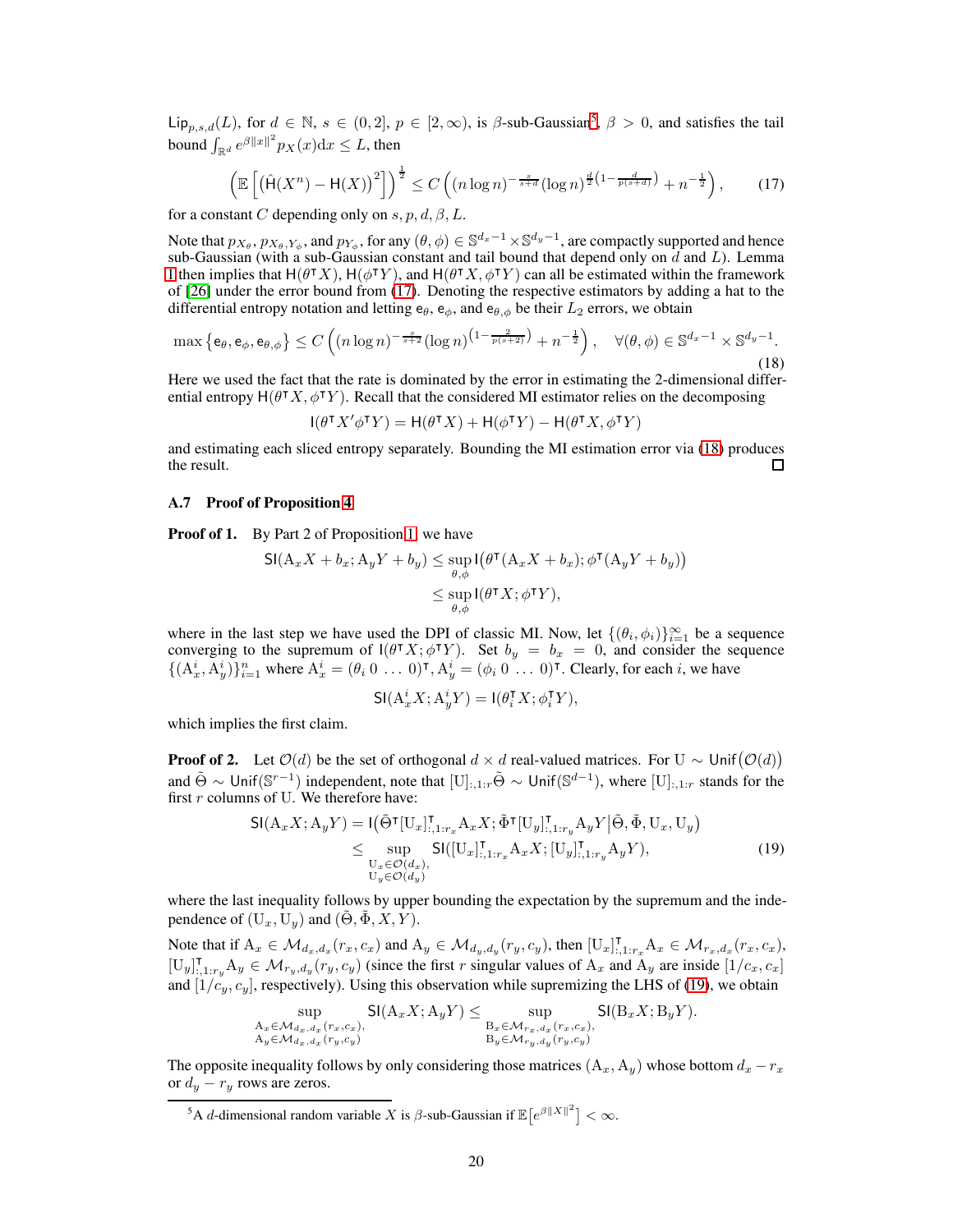#### <span id="page-20-1"></span>A.8 Proof of Corollary [3](#page-7-1)

We begin by considering fixed  $W_x, W_y, b_x, b_y$ . By Part 2 of Proposition [1,](#page-3-0) we have

$$
\mathsf{SI}(A_x \sigma(W_x^{\mathsf{T}} X + b_x); A_y \sigma(W_y^{\mathsf{T}} Y + b_y)) \le \sup_{\theta, \phi} \mathsf{I}(\theta^{\mathsf{T}} A_x \sigma(W_x^{\mathsf{T}} X + b_x); \phi^{\mathsf{T}} A_y \sigma(W_y^{\mathsf{T}} Y + b_y))
$$
  

$$
\le \sup_{\theta, \phi} \mathsf{I}(\theta^{\mathsf{T}} \sigma(W_x^{\mathsf{T}} X + b_x); \phi^{\mathsf{T}} \sigma(W_y^{\mathsf{T}} Y + b_y)), \quad (20)
$$

where in the last step we have used the DPI of classic MI. Now, let  $\{(\theta_i, \phi_i)\}_{i=1}^{\infty}$  be a sequence converging to the supremum of  $I(\theta^{\intercal} \sigma(W_x^{\intercal} X + b_x); \phi^{\intercal} \sigma(W_y^{\intercal} Y + b_y))$ . Consider the sequence  $\{(A_x^i, A_y^i)\}_{i=1}^n$  where  $A_x^i = (\theta_i \ 0 \ \dots \ 0)^{\intercal}, A_y^i = (\phi_i \ 0 \ \dots \ 0)^{\intercal}$ . Clearly, for each i, we have

$$
\mathsf{SI}\big(\mathbf{A}_x^i \sigma(\mathbf{W}_x^{\sf T} X + b_x); \mathbf{A}_y^i \sigma(\mathbf{W}_y^{\sf T} Y + b_y)\big) = \mathbf{I}\big(\theta_i^{\sf T} \sigma(\mathbf{W}_x^{\sf T} X + b_x); \phi_i^{\sf T} \sigma(\mathbf{W}_y^{\sf T} Y + b_y)\big),
$$

which implies that equality in [\(20\)](#page-20-1) can be achieved. Hence the supremum of the LHS over  $A_x$ ,  $A_y$ equals the RHS. Supremizing both sides over  $W_x, W_y, b_x, b_y$  then yields the corollary.

## <span id="page-20-0"></span>B Pseudocode and Complexity of the SMI Estimator

Algorithm [1](#page-20-2) shows the pseudocode for our SMI estimator [\(6\)](#page-4-1), repeated here:

$$
\widehat{\mathsf{Sl}}_{n,m} = \widehat{\mathsf{Sl}}_{n,m}(X^n,Y^n,\Theta^m,\Phi^m) := \frac{1}{m}\sum_{i=1}^m \widehat{\mathsf{I}}\big((\Theta_i^\intercal X)^n,(\Phi_i^\intercal Y)^n\big).
$$

It requires as input some 1 dimensional MI estimator  $\hat{I}(\cdot;\cdot)$  which takes as input a sample from the joint distribution of two 1-dimensional variables and outputs an estimate of their MI.

## <span id="page-20-2"></span>Algorithm 1 SMI Estimator

**Require:** *n* (pairs of) samples  $(X^n, Y^n)$  i.i.d. according to  $P_{X,Y} \in \mathcal{P}(\mathbb{R}^{d_x} \times Y \in \mathbb{R}^{d_y})$ , a scalar MI estimator  $\hat{I}(\cdot; \cdot)$ , and a chosen number of slices m. for  $i = 1 : m$  do Sample  $\Theta_i$  uniform on the sphere  $\mathbb{S}^{d_x-1}$ .<sup>[6](#page-20-3)</sup> Sample  $\Phi_i$  uniform on the sphere  $\mathbb{S}^{d_y-1}$ . Compute the MI estimate:  $S_i \leftarrow \hat{\mathfrak{l}}((\Theta_i^{\mathsf{T}} X)^n, (\Phi_i^{\mathsf{T}} Y)^n)$ . end for  $\widehat{\mathsf{Sl}}_{n,m} \leftarrow \frac{1}{m} \sum_{i=1}^{m} S_i$ 

Reading off from Algorithm [1,](#page-20-2) the computational complexity of the estimator is  $O(m(d_x + d_y)n +$  $mA(n)$ , where  $A(n)$  is the computational complexity of the scalar MI estimator. It can be seen that the computational complexity scales linearly with dimension and the number of slices  $m$ . The scaling with the number of samples n follows  $\max\{n, A(n)\}.$ 

<span id="page-20-3"></span><sup>&</sup>lt;sup>6</sup>A uniform sample from  $\mathbb{S}^{d_x-1}$  can be found by sampling a vector Z from a  $d_x$ -dimensional isotropic Gaussian and forming  $Z/\Vert Z \Vert_2$ .